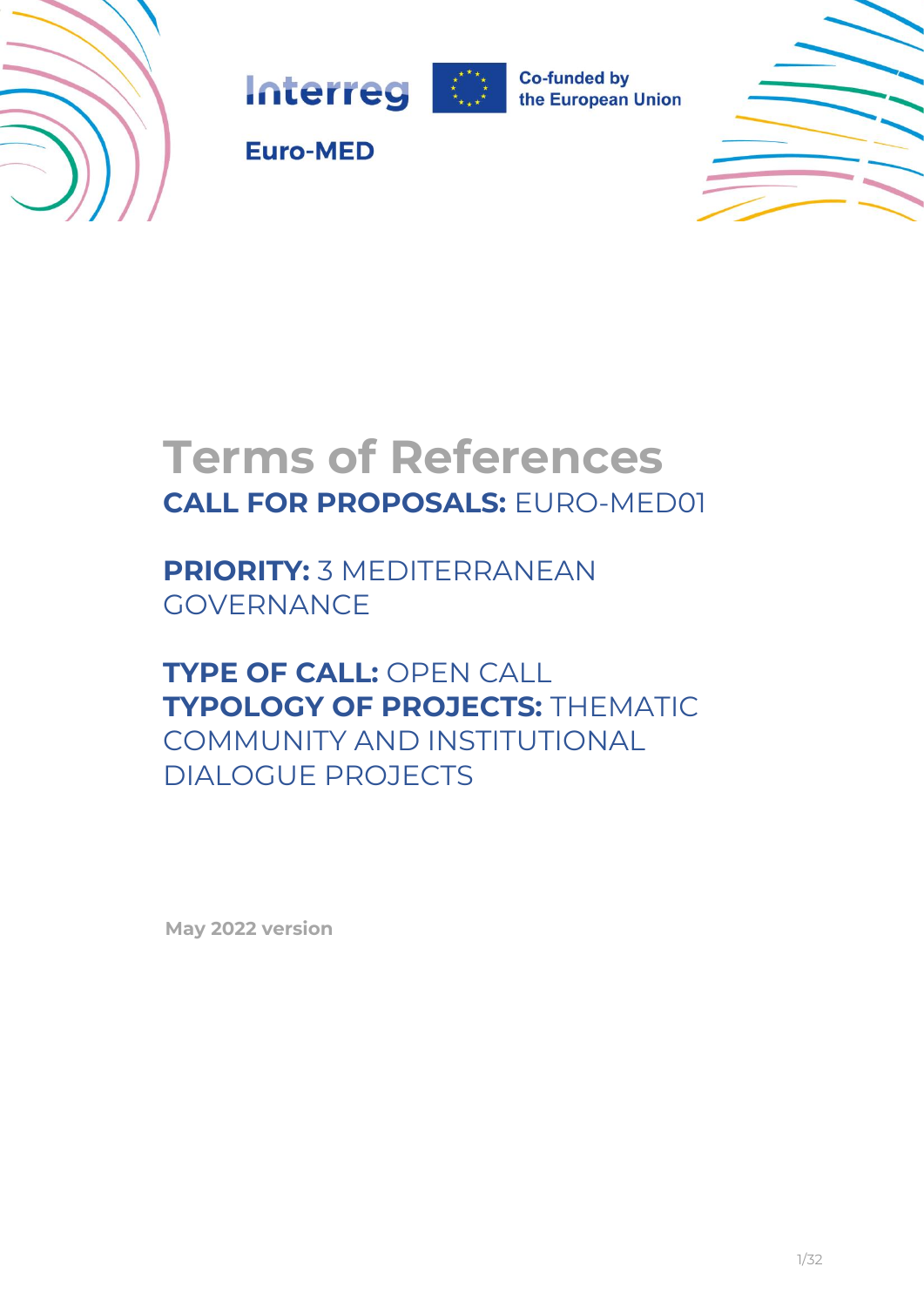

#### **DISCLAIMER:**

2

These terms of reference have been approved by the members appointed to the Task Force (TF) of the Interreg Euro-MED Programme 2021-2027. The document is based on the draft Interreg programme (IP), which has been set up in compliance with Article 17 of Regulation (EU) 2021/1059 on the specific provisions for Interreg, and according to the template annexed to the aforementioned regulation.

The Programme has not yet been approved by the European Commission (EC). Thus, neither have the Programme authorities been formally established or confirmed nor have the selection procedure and criteria been formally approved.

Please be aware that contents of the Programme document may change substantially following negotiations of the partner states with the EC and that the formally established Programme Monitoring Committee might take other decisions than the provisional one. And this may have effects on the content of the terms of reference and project selection process and criteria.

As long as the Programme is not approved by the EC, all decisions taken by the members appointed to the Task Force of the 2021-2027 Interreg Euro-MED Programme are under provisional effectiveness. Upon approval of the Programme, the decisions will become effective (in case the then formally established Monitoring Committee does not decide otherwise).

Nevertheless, in order to approve and implement first projects as soon as possible, we are pleased to open the first call for project proposals.

For further information on the programming process, please visit the [Programme website](https://interreg-euro-med.eu/) or consult the network of Interreg Euro-MED national contact points (NCP) or the Joint Secretariat (JS).

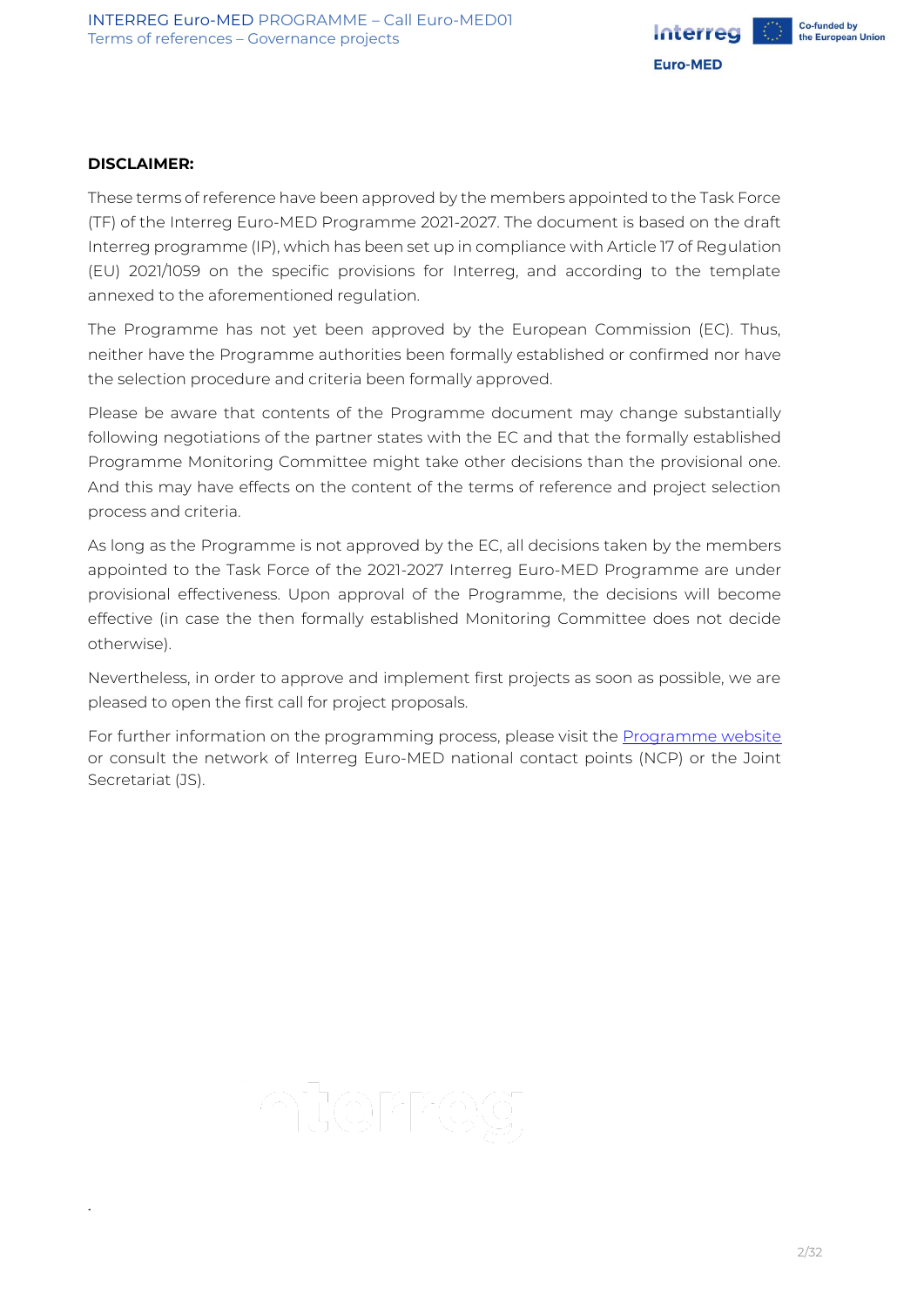

## **Table of content**

| WHAT ARE THE TYPES OF PROJECTS AND SPECIFIC OBJECTIVES TARGETED UNDER THIS |  |
|----------------------------------------------------------------------------|--|
|                                                                            |  |
| COORDINATION BETWEEN THEMATIC COMMUNITY PROJECTS AND INSTITUTIONAL         |  |
|                                                                            |  |
|                                                                            |  |
|                                                                            |  |
|                                                                            |  |
|                                                                            |  |
|                                                                            |  |
|                                                                            |  |
|                                                                            |  |
|                                                                            |  |
|                                                                            |  |
| SPECIFIC REQUIREMENTS CONCERNING THE COMPOSITION OF THE PARTNERSHIP AND    |  |
| SPECIFIC REQUIREMENTS RELATING TO THE PARTNERSHIP FOR THIS CALL 22         |  |
|                                                                            |  |
| SPECIFIC POINTS OF ATTENTION FOR THE CONSTRUCTION OF THE PROPOSALS FOR     |  |
|                                                                            |  |
|                                                                            |  |
|                                                                            |  |
|                                                                            |  |
|                                                                            |  |
|                                                                            |  |
|                                                                            |  |
|                                                                            |  |
|                                                                            |  |

 $\sim 3$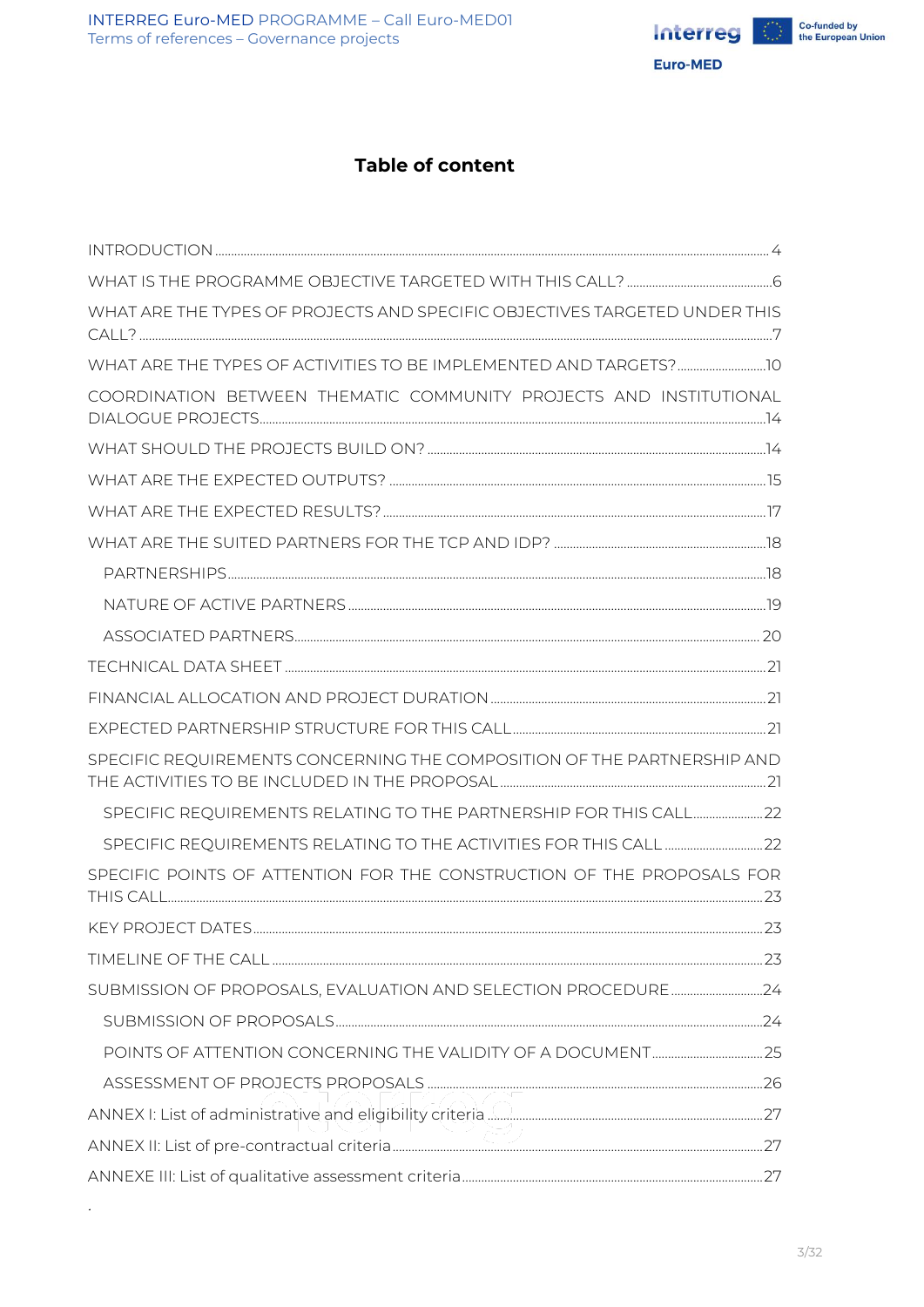

## <span id="page-3-0"></span>INTRODUCTION

The main goal of the Programme consists in contributing to the transition towards a climate-neutral and resilient society: fighting against global changes impact on Mediterranean resources, while ensuring a sustainable growth and the well-being of its citizens.

By pursuing this goal, the Programme intends to reinforce the role of the environment as a catalyst for the improvement of the quality of human life.

In order to do so, the Programme selected 3 priorities to work on: smarter, greener and better governed Mediterranean.

The 2 first priorities are directly linked to thematic issues and will therefore be tackled by thematic projects related to a particular issue while the third one focuses on the quality of the governance of the cooperation among actors and will be tackled by governance-type projects aiming more particularly at improving the coordination between actors.

Thematic projects are divided into 4 categories: Study Projects, Test Projects, Transfer Projects (so-called modular projects) and Strategic Territorial Projects.

Study projects will produce essential studies to better understand an issue and open the door to the development of common solutions for the Mediterranean.

Test projects will test these solutions, strategies and action plans developed jointly.

Transfer projects will organise the sharing, optimisation and adoption of these solutions to other actors.

Strategic territorial projects will focus on joint challenges of a specific, identified typology of territory and propose to carry out the actions of the above-mentioned modular projects (studying, testing and transferring).

Governance projects are divided into 2 categories: Thematic Community Projects and Institutional Dialogue Projects.

Thematic Community Projects will aim at animating a community of projects to enable exchanges and synergies between projects and at favouring the technical transfer and mainstream of thematic projects' results into the practices and policies of the Euro-MED territories.

Institutional Dialogue Projects will aim at supporting the work of transfer and mainstream of results into the practices and policies undertaken by the Thematic Community Projects on the Euro-MED territories by liaising activities and at improving the coordination with actors within and beyond the Euro-MED area<sup>1</sup>.

Each thematic project will fall under one of the 4 specific objectives (SO) selected by the programme 1) Consolidating a competitive innovation ecosystem with 4helix stakeholders, 2) Supporting transition to a circular economy, 3) Improving the management of natural resources, 4) Preventing and mitigating risks, supporting energy transition and greener living areas

<sup>1</sup> The Euro-MED area refers to the Interreg Euro-MED Programme geographical coverage, meaning 69 regions in 14 countries (for further information, see Programme area description on the Programme website)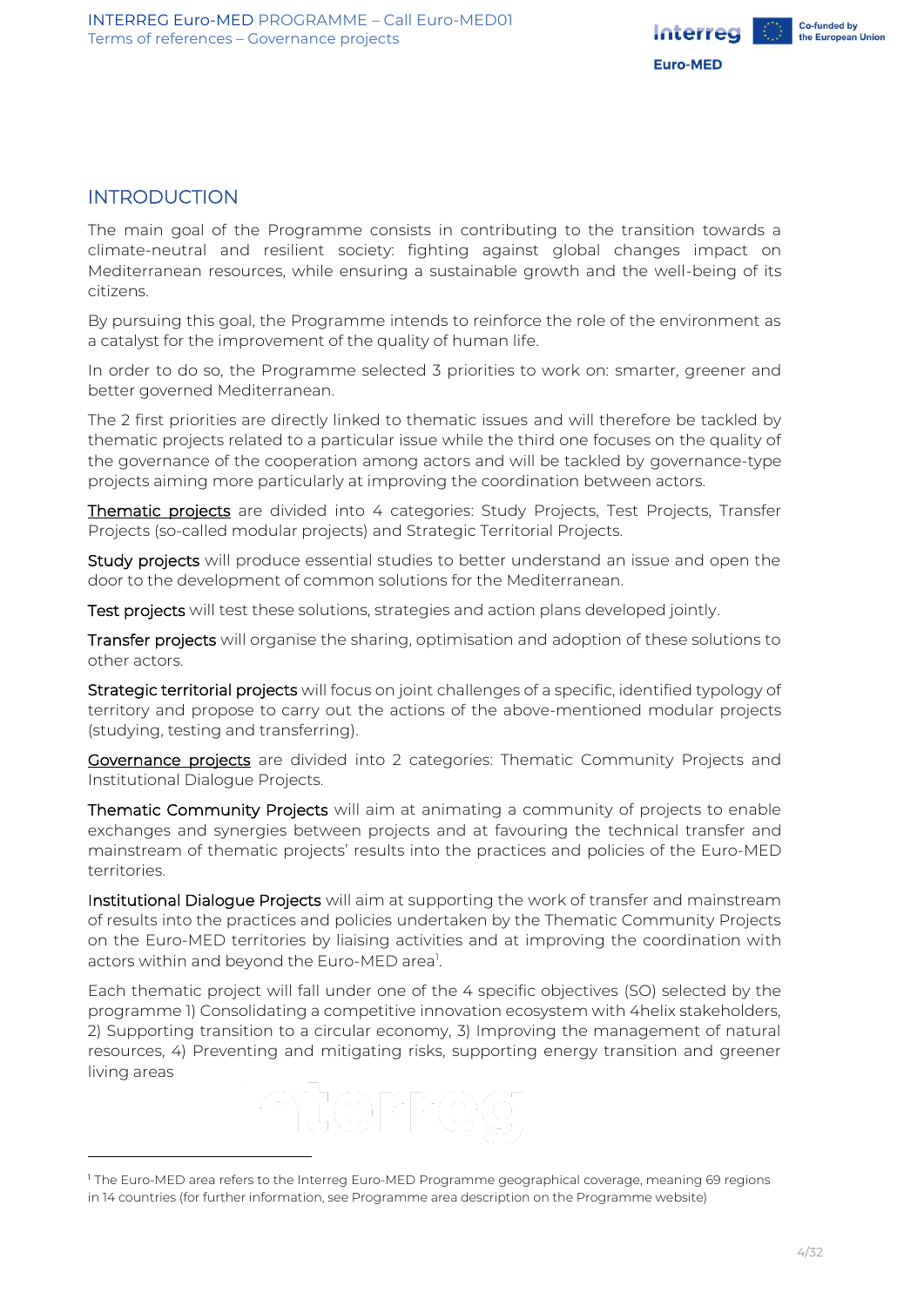

Each of the project working under these specific objectives will operate to fulfil one of 4 more global complementary programme missions federating projects working under different SOs:

- Strengthening an innovative sustainable economy,
- Protecting, restoring and valorising the natural environment and heritage,
- Promoting green living areas,

5

• Enhancing sustainable Tourism (addressed transversally).

Each mission and all the thematic projects operating under it will be supported by one Thematic community project and one Institutional Dialogue Project working in synergy to jointly favour the exploitation, benchmarking, adaptability, transfer and integration of relevant project results into policies within and beyond the programme area and improve the multilevel and transnational governance context for the 4 missions mentioned above.



Illustration of the structure of the programmes and types of projects: Main goal, Priorities, Specific Objectives and Missions.

The general approach of the Programme is based on the assumption that the contribution of Interreg Programmes to improving governance is closely linked to the processes of capitalisation of the projects results that require the involvement of all the actors of the programme and the territories and not only project partners.

Therefore, the design of the different types of projects is based on the overall strategy of the programme so called "Results Amplification Strategy" (RAS) developed to amplify the results of the Thematic Projects and impact more sustainably the territories thanks to a better coordination and where possible integration of (inter)sectoral practices and policies.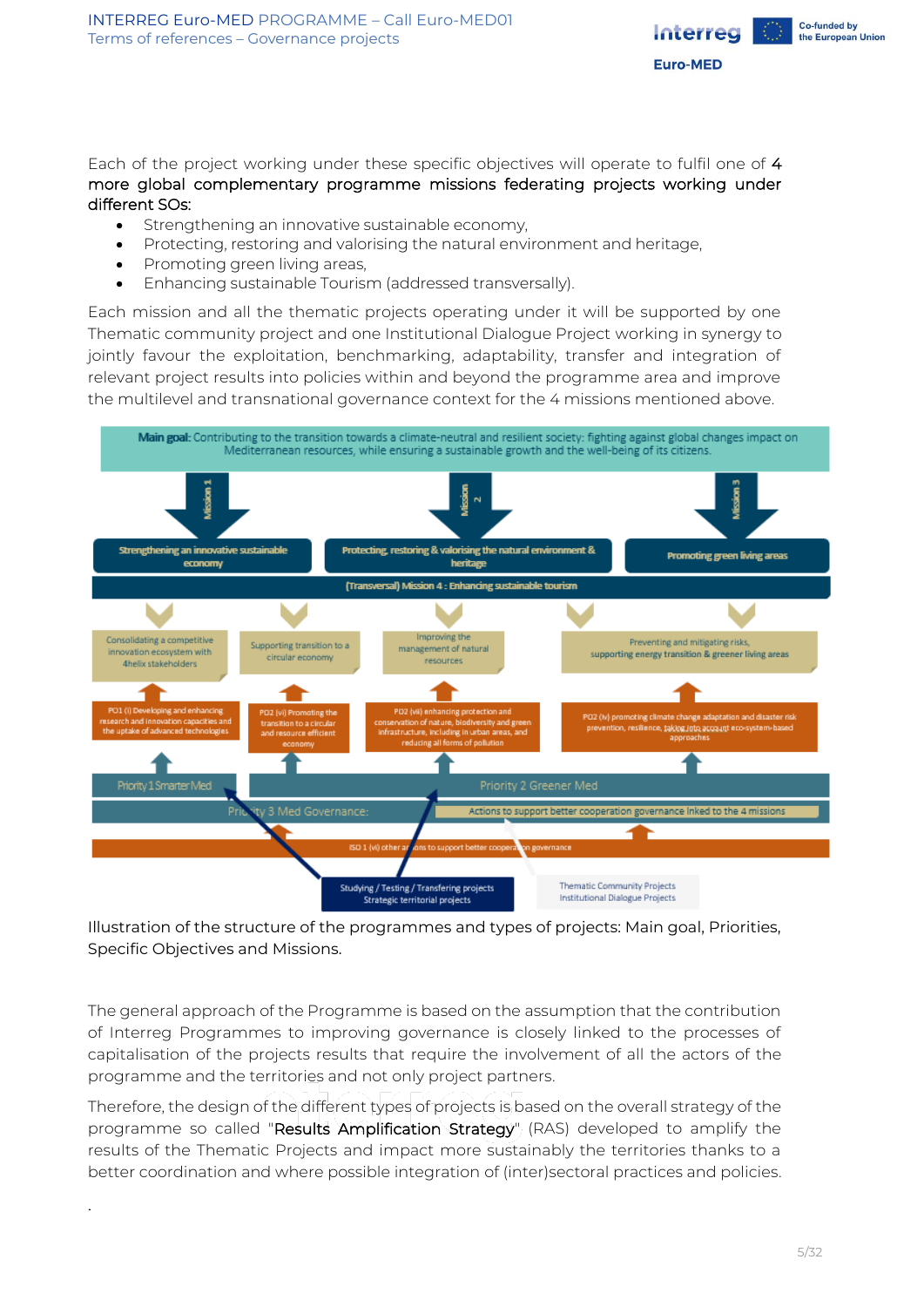

This Strategy embeds all actors of the Programme, having different responsibilities including the Monitoring Committee (MC), the National Contact Points (NCP), the Managing Authority (MA) and the Joint Secretariat (JS) along with the project partnerships to streamline results visibility and added value, and details how their roles and tasks must be complementary to reach the overall ambition of the Programme on governance. It is therefore essential to take into account the Programme's Results Amplification Strategy before and during the design of the proposal (see also extract on pages 7 to 10 of these Terms of references) to fully understand the critical issue related to the implementation of the Thematic Community Projects and Institutional Dialogue Projects which are the targeted types of projects for this call for proposal.

#### Link [to the Results Amplification Strategy](https://interreg-med.eu/fileadmin/user_upload/Sites/Programme/Explore/What_is_Interreg_Med/Future_programme/Interreg_Euro-MED_Results_Amplification_Strategy.pdf)



Illustration of the actors involved in the **Results Amplification Strategy** and network of relations

## <span id="page-5-0"></span>**WHAT IS THE PROGRAMME OBJECTIVE TARGETED WITH THIS CALL?**

These terms of reference concerns projects under the Priority 3 "Mediterranean Governance" of the Interreg Euro-MED Programme.

The Programme is calling for proposals to support a better coordination among different levels of policies to approach thematic issues and to increase the institutional capacity of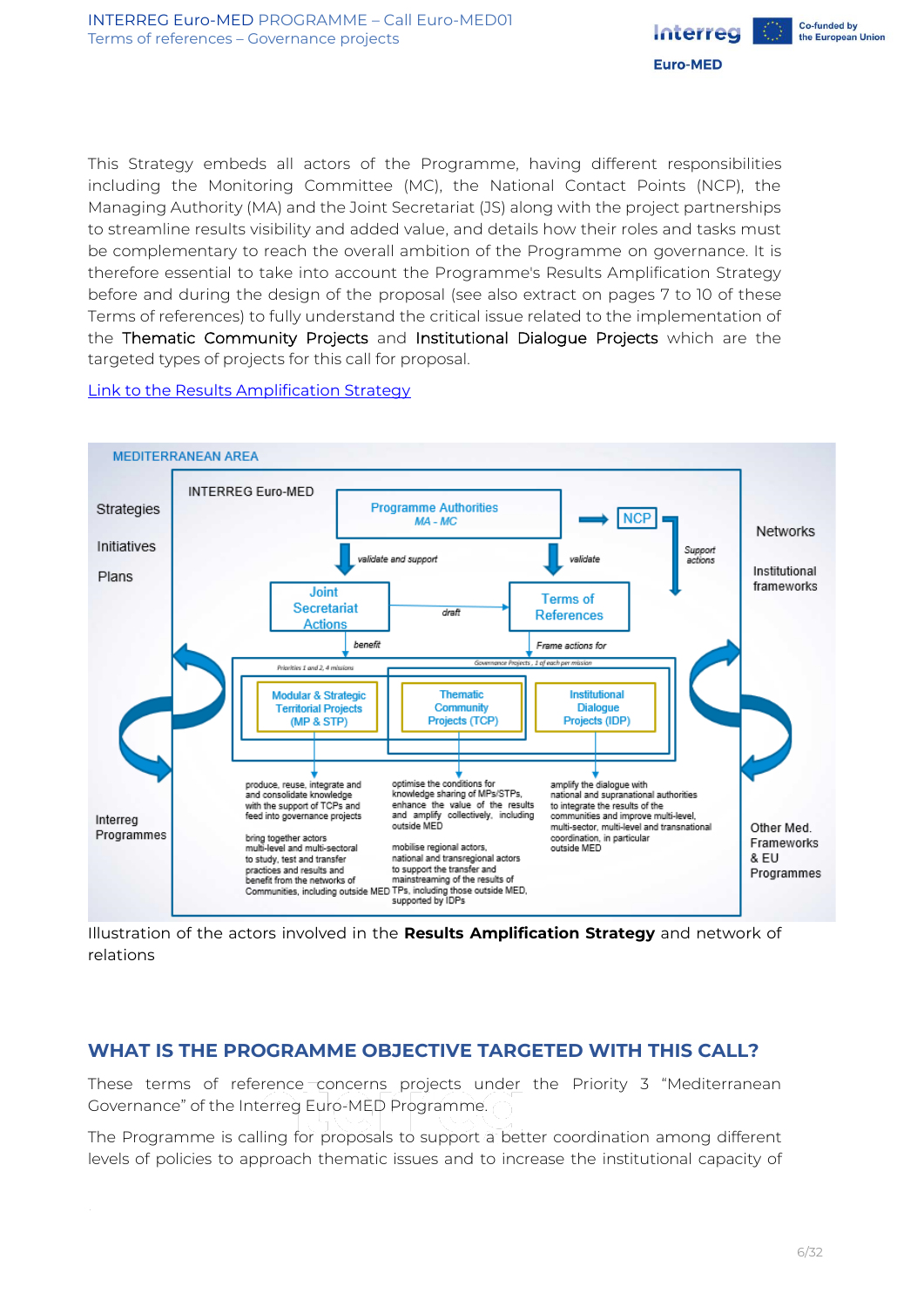

Mediterranean authorities in engaging in transformative public policy, governance and cooperation.

The proposals will have to contribute as well to enhance the coordination between multi-level bodies, Programmes, strategies and initiatives in the Mediterranean.

## <span id="page-6-0"></span>**WHAT ARE THE TYPES OF PROJECTS AND SPECIFIC OBJECTIVES TARGETED UNDER THIS CALL?**

Two types of projects are targeted under this call: Thematic Community Projects (TCP) and Institutional Dialogue Projects (IDP) that will contribute in a coordinated manner to the implementation of the "Results Amplification Strategy" aiming at:

- Facilitating the exploitation and re-use of knowledge, experiences and project results towards other stakeholders to contribute through synergies to the same mission of the programme (see the above 4 complementary missions)
- Facilitating the transfer of results to other stakeholders, Programmes and territories and their mainstreaming into local, regional, national and European policies
- Increasing coordination between stakeholders covering the Mediterranean (multilevel, transnational) based on shared knowledge, experiences and results

For each of its 4 defined missions, the Programme will select one project of each type to improve the governance of territories in a coordinated way. This means that 4 Thematic Community Projects and 4 Institutional Dialogue Projects will work respectively in pairs on each mission to enhance the results of the thematic projects<sup>2</sup> and amplify their scope in order to support a better coordination of the actions of the actors in charge of the decisionmaking process and governance of the territories.

The complementarity of the binominal TCP and IDP is of two kinds: types of activities and targeted areas.

Within the Programme area<sup>3</sup>, the Thematic Community Projects will provide the technical knowledge and synergies for an effective direct common identification and transfer of results in cooperation with the modular projects. The TCP will respond with the modular projects to short-term expectations/solutions and directly in and for the territories but not in an isolated way , i.e. not project by project but as Programme as well. Meanwhile the Institutional Dialogue Projects will identify and mobilise relevant actors to which the results could be transferred to support, improve and implement future policies, upscaling the action of the thematic community projects. The IDP will have a medium-term reflection to anticipate and support the design of new policies in a more strategic way.

Beyond the Programme area, the Institutional Dialogue Projects will seek to reach out to external actors responsible for implementing/improving policies in their respective mission and liaise sustainably with them. The exchanges will be based on the results of the projects for which the IDP will receive support from the Thematic Community Projects.

<sup>&</sup>lt;sup>2</sup>Modular (MP) & strategic territorial projects (STP)

<sup>&</sup>lt;sup>3</sup> When referring to Programme area, it means the geographical coverage of the Euro-MED Programme 2021-27, when referring to Mediterranean area, it means all the Mediterranean territories.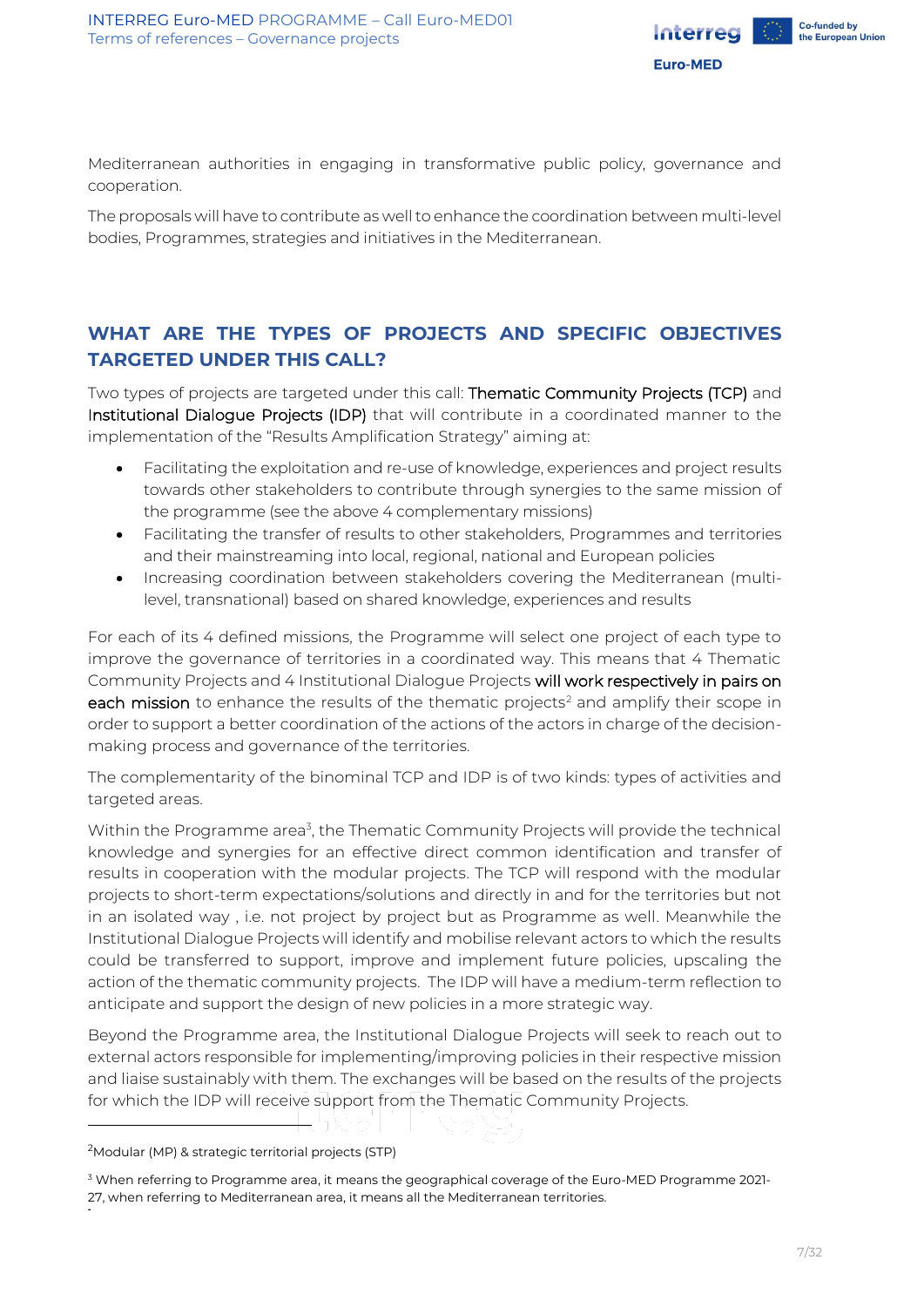

Thus, the governance projects will amplify the results of the "study", "test", "transfer" (modulars) and "strategic territorial" thematic projects related to their respective 4 Programme missions in a complementary way: technical and political. On one hand, the TCP will analyse the results from the thematic projects and will have the technical expertise for transferring solutions. On the other hand, the IDP will analyse the political state of the art, identifying needs and opportunities in relation to the analysis made by the TCP, and will seek for potential matches to influence policies.

Thematic Community Projects will specifically aim at:

1) establishing conditions for the reuse of results, the development of synergies and the increase of coordination between thematic projects working towards the same mission by articulating a community of Interreg Euro-MED projects partners (Targeted area: Programme area / Targeted public: Programme partners of thematic projects),

2) implementing transfer and mainstreaming strategies of Euro-MED thematic projects results in practices of public and private actors at local, regional and national levels by providing the technical support to relevant institutions (Targeted area: Programme area / Targeted public: actors of local, regional and national territories).

Taking stock of the experience of the Horizontal Projects of the 2014-2020 Interreg MED Programme, Thematic Community projects will maximise the valorisation of individual "study", "test", "transfer" and "strategic territorial" projects' results and their complementary impact in the Mediterranean area per each of the Programme's mission.

Thematic Community Projects will basically work to create synergies, identify best solutions among individual projects (combine them when relevant) and answer Programme's missions through enlarged thematic transferring actions into the Euro-Med territories and outside if possible.

#### Institutional Dialogue Projects will aim at:

8

1) contributing to the implementation of transfer and mainstreaming strategies by engaging with local, regional and national authorities in support to the activities and achievements of the Thematic Community Projects (Targeted area: Programme area / Targeted public: actors of local, regional and national authorities),

2) contributing to the implementation of transfer and mainstreaming strategies by engaging with European authorities/networks and with ETC managing authorities, initiatives and strategies in the Mediterranean, (Targeted area: Mediterranean area / Targeted public: transnational networks and institutions),

3) setting up long-lasting conditions for a permanent institutional and social dialogue to bridge the transnational dimension with the local solutions, in order to contribute to territorial cohesion at the transnational Mediterranean level regarding each thematic mission (Targeted area: Mediterranean area / Targeted public: main actors including both institutions and representatives of civil society)

Institutional Dialogue Projects will basically work to create a permanent dialogue with European authorities/networks including civil society representatives, other European Programmes, Strategies and Initiatives outside the territorial Euro-MED partnerships and favour exchanges and transfer of solutions (i.e highlighted by Thematic Community Projects) towards institutional stakeholders outside the Programme.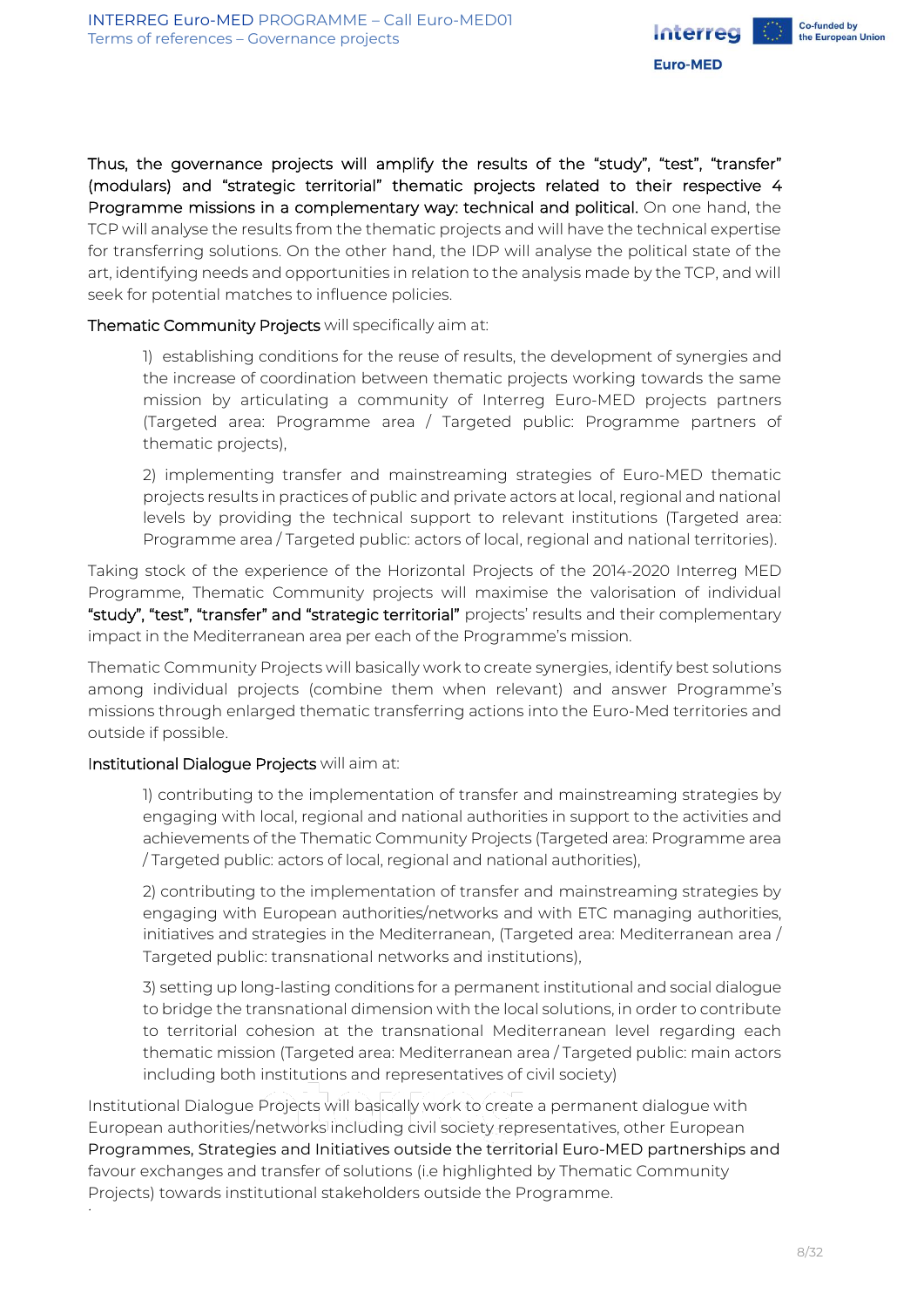

Given the features of the projects already explained, complementarity of actions will be sought between the Thematic Community Projects that will give priority to accompanying the technical outreach<sup>4</sup>, transfer and uptake of results produced by thematic projects within the Programme area and towards all different actors of the territories on one hand and the Institutional Dialogue Projects that will give priority to liaising with relevant stakeholders to facilitating the transfer and mainstreaming of results and policy change within the programme area and beyond, towards all actors of the policy-making process.

The Thematic Community Projects will benefit from the institutional support gained through the Institutional Dialogue Projects and the IDP will benefit from solid results to support the coordination dialogues between actors and identify key stakeholders to involve in the transferring actions and in activities of multilevel governance.

Concrete examples from the experience of the horizontal projects and governance projects 2014-2020 on which the Thematic Community Projects and Institutional Dialogue Projects are based will be discussed in seminars organised by the Joint Secretariat during the application phase. It is therefore highly recommended to participate in these *Seminars for Applicants*.



The relations between the different types of projects could be illustrated as below:

<sup>9</sup> <sup>4</sup> For instance, some Horizontal Projects 2014-2020 from which the Thematic Community Projects are driven, drafted key policy papers comprising individual results in a collective way which provided them with an audience of a wide scope and of a high level that a single projects could not have been reach alone. And thus, the Green Growth Community contributed to the drafting of a ministerial declaration of the UfM. More example will be discussed in seminars organised by the JS during the application phase.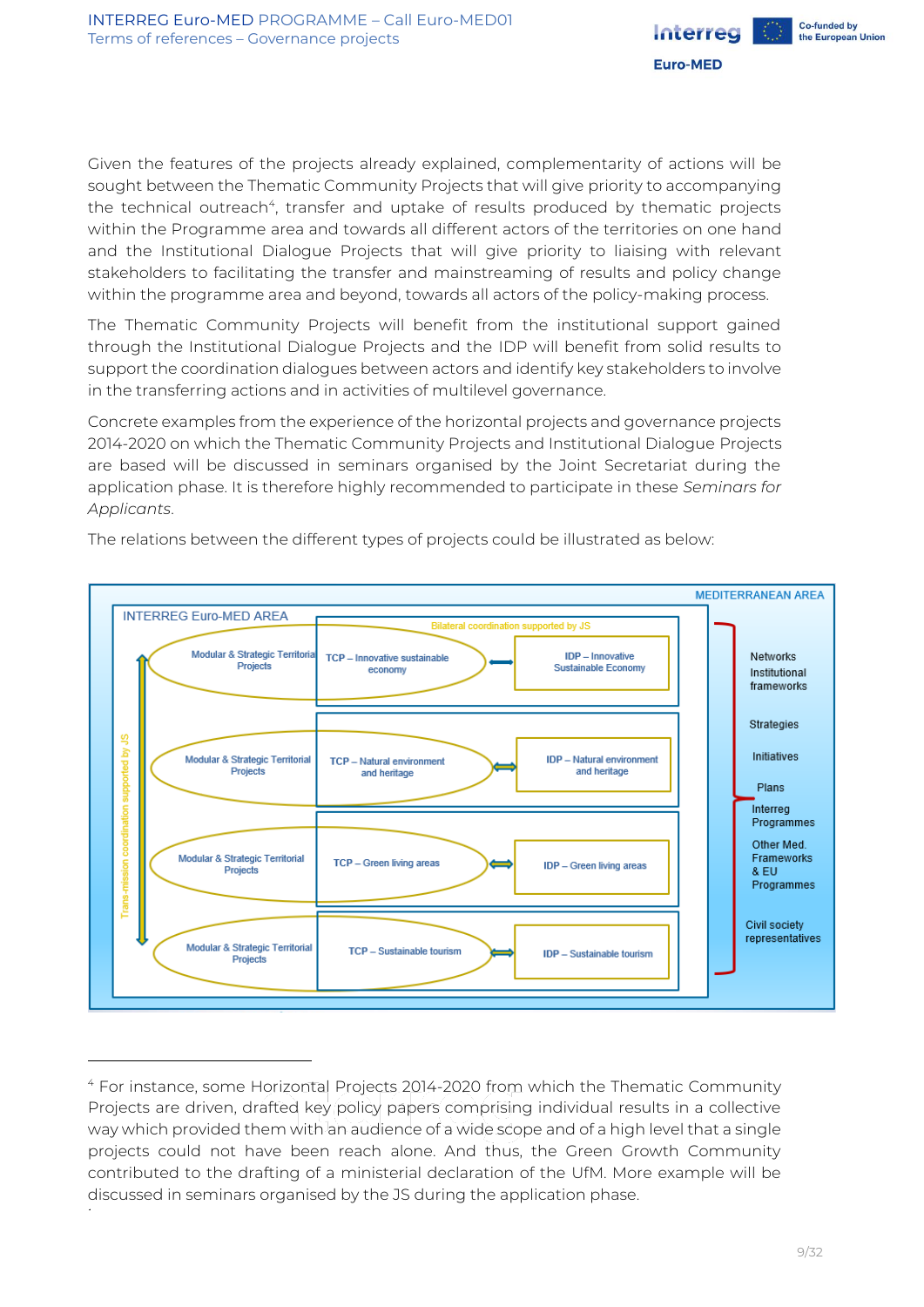

## <span id="page-9-0"></span>**WHAT ARE THE TYPES OF ACTIVITIES TO BE IMPLEMENTED AND TARGETS?**

Both types of projects will participate in a complementary way to the achievements of the objectives of the "Results Amplification Strategy".

The two types of projects will therefore share the same targets when their actions are complementary in nature but will also have complementary targets in terms of their sphere of influence. TCPs have a radius of action focused essentially on the Programme area and the Programme actors. Even though the IDPs help to identify and mobilise Programme actors and work in symbiosis with the TCPs, they also aim to reach actors beyond the Programme, integrating the results of the projects into the development of sustainable structured exchanges.

A list of complementary indicative types of activities that should be implemented, and main targets is presented below:

| To                                                                                                                                                                                                                             | the Thematic Community Projects should                                                                                                                                                                                                                                                                                                                                                                                                                                                                                                                                                                                                                                                                                                                                                                                                                                                                                                                                                                                                                                                                                                                                                                                                                                      | Targeted area and public                                                  |
|--------------------------------------------------------------------------------------------------------------------------------------------------------------------------------------------------------------------------------|-----------------------------------------------------------------------------------------------------------------------------------------------------------------------------------------------------------------------------------------------------------------------------------------------------------------------------------------------------------------------------------------------------------------------------------------------------------------------------------------------------------------------------------------------------------------------------------------------------------------------------------------------------------------------------------------------------------------------------------------------------------------------------------------------------------------------------------------------------------------------------------------------------------------------------------------------------------------------------------------------------------------------------------------------------------------------------------------------------------------------------------------------------------------------------------------------------------------------------------------------------------------------------|---------------------------------------------------------------------------|
| Facilitate<br>the<br>exploitation, sharing and<br>of<br>knowledge,<br>reuse<br>experiences and project<br>by Euro-MED<br>results<br>other<br>projects<br>or<br>Programmes<br>and<br>promote the production<br>of relevant work | Organise thematic data from past, current and shared<br>$\checkmark$<br>projects<br>$\checkmark$<br>Establish a system of continuous and systematic peer review<br>(sharing of results and peer review)<br>Carry out analyses according to criteria of reusability and<br>$\checkmark$<br>adaptability<br>Organise knowledge produced by modular and strategic<br>$\checkmark$<br>territorial projects<br>Inspire linkages between thematic projects<br>✓<br>$\checkmark$<br>Organise exchanges between thematic projects by<br>exploiting the administrative and technical data made<br>available by the Programme<br>$\checkmark$ Create and maintain partner networks in collaboration with<br>the Institutional Dialogue Projects<br>$\checkmark$ Establish a mechanism for constructive exchange between<br>project partners addressing similar and complementary<br><i>issues</i><br>$\checkmark$ Produce analysis matrices to identify potential synergies<br>$\checkmark$ Integrate/aggregate results for collective dissemination to<br>support communication and valorisation of results<br>(collective or individual valorisation)<br>← Develop a joint map/database of targets at Programme level                                                               | Programme area<br>Programme<br>of<br>partners<br><b>Thematic Projects</b> |
| Encourage the transfer of<br>practices and results to<br>other<br>actors<br>and<br>their<br>territories<br>and<br>integration into<br>local,<br>regional, national and<br>European policies and<br>strategies (mainstream)     | in collaboration with the Institutional Dialogue Projects<br>Carry out analyses according to criteria of replicability,<br>$\checkmark$<br>adaptability, transferability and integration<br>Set up activities to assemble, integrate and amplify the<br>$\checkmark$<br>evaluated and proven results<br>Consolidate or creating networks for dissemination and<br>$\checkmark$<br>participation of actors beyond the partnership in<br>collaboration with the Institutional Dialogue Projects<br>$\checkmark$<br>Disseminate aggregated or consolidated knowledge to<br>targeted actors in collaboration with Institutional Dialogue<br><b>Projects</b><br>$\checkmark$<br>Establish national institutional networks to identify local and<br>regional target actors to<br>facilitate<br>transfer<br>and<br>mainstreaming<br>Develop and facilitate networks beyond the partners<br>$\checkmark$<br>networks, bringing together multi-level and multi-sectoral<br>potential donors and recipients in collaboration with the<br><b>Institutional Dialogue Projects</b><br>$\checkmark$ Contribute to the establishment of working relationships<br>and a roadmap with relevant decision makers in<br>collaboration with Institutional Dialogue Projects Liaising<br>strategy | Programme area<br>Actors of local, regional and<br>national territories   |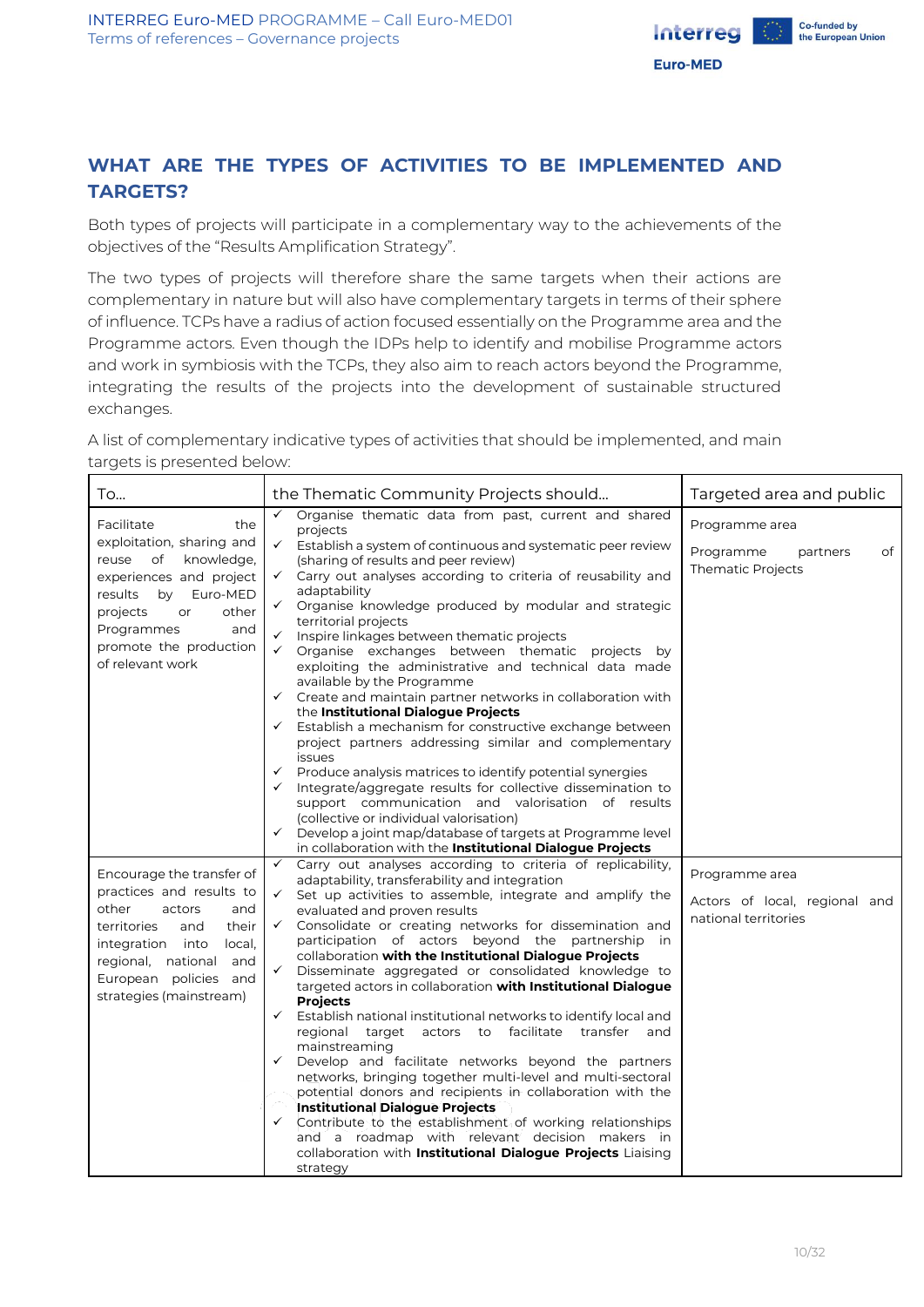

Euro-MED

|                                                                                                                                                                          | Organise seminars to share previous experiences and<br>transfer and mainstream methodologies in collaboration<br>with the Institutional Dialogue Projects<br>Organise complementary transfer activities to reinforce the<br>projects' approaches in collaboration with the Institutional<br><b>Dialogue Projects</b>                                                                                                                                       |                                                                            |
|--------------------------------------------------------------------------------------------------------------------------------------------------------------------------|------------------------------------------------------------------------------------------------------------------------------------------------------------------------------------------------------------------------------------------------------------------------------------------------------------------------------------------------------------------------------------------------------------------------------------------------------------|----------------------------------------------------------------------------|
| coordination<br>Increase<br>between actors acting on<br>Mediterranean<br>the<br>(multi-level,<br>transnational) based on<br>this<br>knowledge.<br>experience and results | Implement actions to actively engage target actors in<br>networks (created, enriched, maintained) in collaboration<br>with Institutional Dialogue Projects (MoU, Charter, etc)<br>Promote interfaces with other initiatives and projects of<br>other Programmes to increase the coordination of actors to<br>address a common problem targeted on a type of<br>geographical area through Thematic Community Projects<br>or Institutional Dialogue Projects | Programme area<br>Actors of local, regional<br>and<br>national territories |

| To                                                                                                                                                                                                                 | the Institutional Dialogue Projects                                                                                                                                                                                                                                    | Targeted area and public                                               |
|--------------------------------------------------------------------------------------------------------------------------------------------------------------------------------------------------------------------|------------------------------------------------------------------------------------------------------------------------------------------------------------------------------------------------------------------------------------------------------------------------|------------------------------------------------------------------------|
| Facilitate the exploitation,<br>sharing and reuse<br>оf<br>knowledge,<br>experiences<br>and project results by<br>Euro-MED<br>projects<br>or<br>other Programmes and<br>promote the production of<br>relevant work | Create and maintain partner networks in collaboration with<br><b>Thematic Community Projects</b><br>$\checkmark$<br>Develop a joint map/database of potential receivers at<br>Programme level in collaboration<br>with<br><b>Thematic</b><br><b>Community Projects</b> | Programme area<br>local,<br>regional<br>national<br>and<br>authorities |
| Encourage the transfer of                                                                                                                                                                                          | Actively promote the replication of successful activities to<br>✓<br>local, regional and national authorities                                                                                                                                                          | Mediterranean area                                                     |
| practices and results to<br>other actors and territories<br>and their integration into                                                                                                                             | $\checkmark$<br>Consolidate or create networks for dissemination and<br>participation of actors beyond the partners networks in<br>collaboration with Thematic Community Projects                                                                                      | Transnational<br>network<br>and<br>institutions                        |
| local, regional, national<br>and European policies and                                                                                                                                                             | Disseminate aggregated or consolidated knowledge to<br>✓<br>targeted actors in collaboration with Thematic Community                                                                                                                                                   |                                                                        |
| strategies (mainstream)                                                                                                                                                                                            | <b>Projects</b><br>$\checkmark$<br>Develop and facilitate networks bringing together multi-<br>level and multi-sectoral potential donors and recipients in                                                                                                             |                                                                        |
|                                                                                                                                                                                                                    | collaboration with Thematic Community Projects<br>Establish working relationships and a roadmap with relevant<br>✓<br>decision makers in collaboration with Thematic Community                                                                                         |                                                                        |
|                                                                                                                                                                                                                    | <b>Projects-Liaising strategy</b><br>Deploy collective advocacy activities (including networking)<br>$\checkmark$<br>with decision-makers for amplification and integration of                                                                                         |                                                                        |
|                                                                                                                                                                                                                    | results<br>$\checkmark$<br>Pre-identify tailor-made capitalisation actions for each level                                                                                                                                                                              |                                                                        |
|                                                                                                                                                                                                                    | of governance<br>Establishing coordinated capitalisation mechanisms/bodies<br>$\checkmark$                                                                                                                                                                             |                                                                        |
|                                                                                                                                                                                                                    | at micro, meso and macro levels<br>Identify and promote complementarity with ongoing<br>✓<br>activities in "mentoring" cities <sup>5</sup> (donors or recipients)                                                                                                      |                                                                        |
|                                                                                                                                                                                                                    | Favour legislative agenda that affects the thematic<br>$\checkmark$<br>communities                                                                                                                                                                                     |                                                                        |
|                                                                                                                                                                                                                    | $\checkmark$ Organise seminars to share previous experiences and<br>transfer and mainstream methodologies in collaboration                                                                                                                                             |                                                                        |
|                                                                                                                                                                                                                    | with Thematic Community Projects<br>$\checkmark$ Organise complementary transfer activities to reinforce the<br>projects' approaches in collaboration with Thematic                                                                                                    |                                                                        |
|                                                                                                                                                                                                                    | <b>Community Projects</b><br>$\checkmark$ Support capacity building of public institutions in the regions<br>to design, implement and evaluate transformative policies<br>necessary to achieve the objectives of the thematic missions                                 |                                                                        |

<sup>5</sup> "mentoring cities": term used by Interreg MED 2014/2020 thematic communities to designate cities that have adopted solutions and are willing to support other cities in their process of adopting a solution.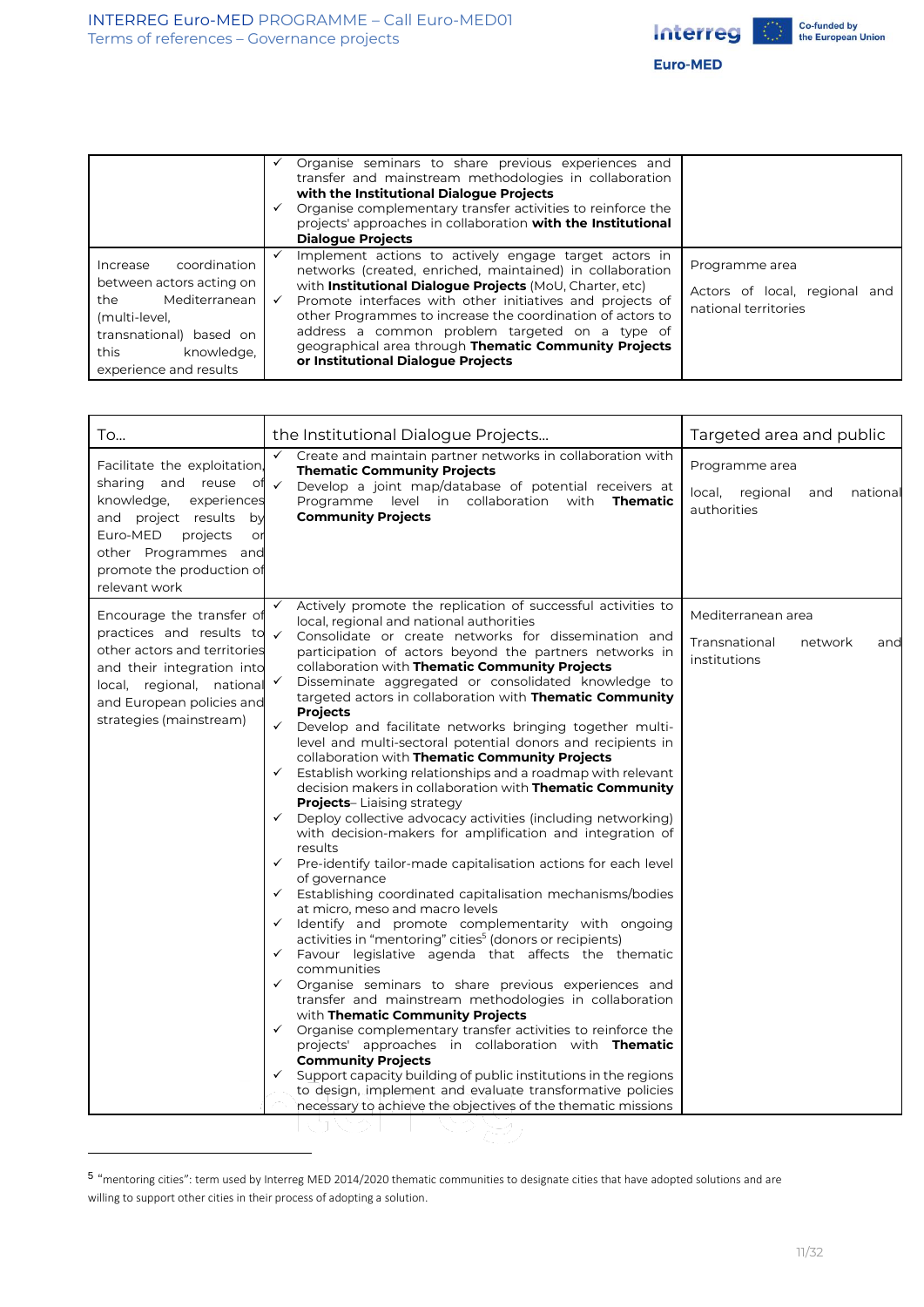



**Euro-MED** 

| Increase coordination and        | $\checkmark$ | Implement actions to actively engage target actors in                                                                      | Mediterranean area               |
|----------------------------------|--------------|----------------------------------------------------------------------------------------------------------------------------|----------------------------------|
| dialogue between actors          |              | networks (created, enriched, maintained) - MoU, Charter, etc                                                               |                                  |
| acting<br>the $\checkmark$<br>on |              | - in collaboration with <b>Thematic Community Projects</b>                                                                 | Main actors including national   |
|                                  |              | Identify links between legislative processes at regional and                                                               | and transnational authorities as |
| Mediterranean<br>(multi-         |              | local/and regional and national levels                                                                                     | well as representatives of civil |
| level, transnational) based      | $\checkmark$ | Facilitate cooperation and complementarity between                                                                         | society to enable upward and     |
| knowledge,<br>this<br>on         | $\checkmark$ | regions and local authorities                                                                                              | information flows,<br>downward   |
| experience and results           |              | Analyse and draw up the state of the art of cooperation and<br>capitalisation processes linked to the Programme's missions |                                  |
|                                  |              | in the MED area beyond the Programme                                                                                       | thematic<br>mainstream           |
|                                  | $\checkmark$ | Exchange regularly on opportunities with the network of                                                                    | Programmes and agencies such     |
|                                  |              | Euro-MED National Contact Points, National Hubs                                                                            | as CINEA                         |
|                                  |              | (WestMED), Thematic Steering Groups (EUSAIR)                                                                               |                                  |
|                                  |              | $\checkmark$ To set up a mechanism for the analysis (national policies,                                                    |                                  |
|                                  |              | conditions of evolution, etc.) of opportunities, favouring the                                                             |                                  |
|                                  |              | matching between the needs and projects orientation                                                                        |                                  |
|                                  |              | $\checkmark$ Create / participate in cross-cutting working groups of                                                       |                                  |
|                                  |              | Mediterranean actors                                                                                                       |                                  |
|                                  | $\checkmark$ | Facilitate thematic exchanges with EU DGs                                                                                  |                                  |
|                                  | $\checkmark$ | Facilitate exchanges with EU Parliament committees and                                                                     |                                  |
|                                  |              | <b>MEPs</b>                                                                                                                |                                  |
|                                  | $\checkmark$ | Establish a communication and mainstreaming strategy                                                                       |                                  |
|                                  |              | according to the international and European agendas                                                                        |                                  |
|                                  |              | related to the Programme's mission and thematic priorities                                                                 |                                  |
|                                  | $\checkmark$ | Promote interfaces with other initiatives and projects of                                                                  |                                  |
|                                  |              | other Programmes to increase the coordination of actors to                                                                 |                                  |
|                                  |              | address a common problem targeted on a type of                                                                             |                                  |
|                                  |              | geographical area through <b>Thematic Projects</b><br>or                                                                   |                                  |
|                                  |              | <b>Institutional Dialogue Projects</b>                                                                                     |                                  |
|                                  |              | $\checkmark$ Offer common methodologies to approach ERDF managing                                                          |                                  |
|                                  |              | authorities at national and sub-national level                                                                             |                                  |
|                                  | ✓            | Coordinate events to take larger benefit from them                                                                         |                                  |
|                                  | $\checkmark$ | Establish a mechanism for the development of joint                                                                         |                                  |
|                                  |              | transnational action plans                                                                                                 |                                  |
|                                  | $\checkmark$ | Consolidate or create networks in order to strengthen the                                                                  |                                  |
|                                  |              | presence of the Euro-MED space at transnational and                                                                        |                                  |
|                                  |              | European level as well as cooperation within the                                                                           |                                  |
|                                  |              | participating States and beyond the Programme, for                                                                         |                                  |
|                                  |              | example with non-EU countries of the Eastern and Southern                                                                  |                                  |
|                                  | $\checkmark$ | shores                                                                                                                     |                                  |
|                                  |              | Liaise with administrative/political structures outside the<br>Programme and with other Territorial Programmes to          |                                  |
|                                  |              |                                                                                                                            |                                  |
|                                  |              | contribute to the shared objectives (with thematic and<br>territorial Programmes in the Euro-MED space and with            |                                  |
|                                  |              | strategies, notably the macro-regional strategies EUSAIR and                                                               |                                  |
|                                  |              | EUSALP and the WESTMED initiative, and other initiatives in                                                                |                                  |
|                                  |              | the Mediterranean)                                                                                                         |                                  |
|                                  | ✓            | Include and capitalise on activities with Eastern and                                                                      |                                  |
|                                  |              | Southern neighbours                                                                                                        |                                  |
|                                  |              |                                                                                                                            |                                  |

Furthermore, inspired by the joint initiatives of the 2014-2020 Horizontal projects in establishing the Interreg MED Academy, the Joint Secretariat (JS) will foster the continuation of this Academy by setting up the Euro-MED Academy in which the JS along with the TCP and IDP will take part.

The 2014-2020 "Interreg MED Academy" was created for the Interreg MED thematic Communities (animated by Horizontal Projects 2014-2020) and PANORAMED (Governance Platform Project) to join forces to make accessible and available to a wider audience the knowledge and skills developed by their transnational cooperation projects with the ultimate ambition of shaping the "Next Generation of Mediterranean Leaders of inclusive and sustainable development".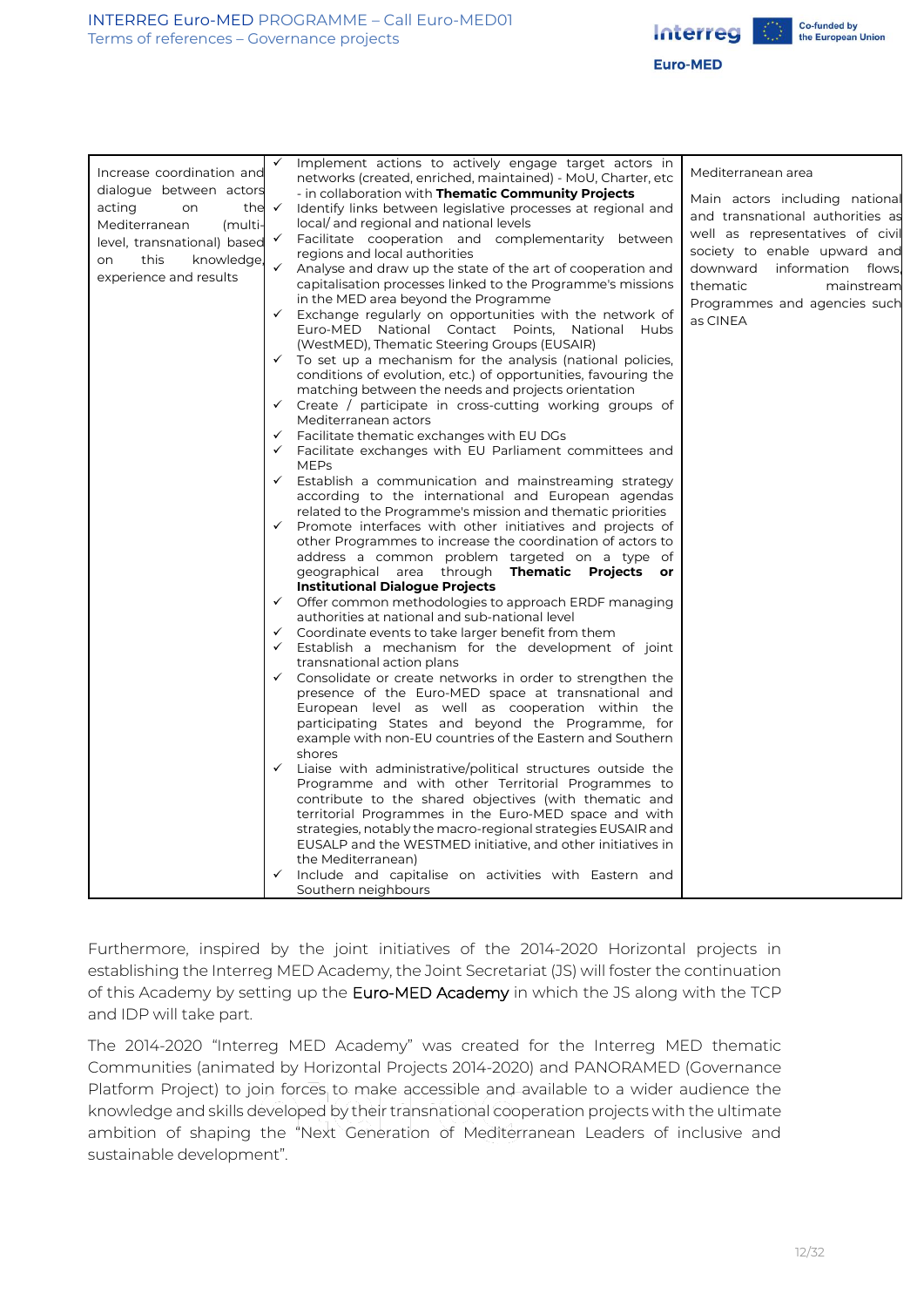

The training modules, that are taking place in 2022, are aimed at mid-level career experts, civil servants and entrepreneurs to fully benefit from the exchanges and the hands-on experiences of territorial cooperation projects and practitioners.

The learning modules are based on a series of pre-recorded lectures, plus reading suggestions, interactive exercises and mentorship. Every module is enriched by live conferences with guest speakers from public authorities and private sector, who shed some light on the ongoing trends and challenges. The best practices and case studies coming from the transnational cooperation projects are discussed inside the courses or in live conferences.

By creating an "Interreg Euro-Med Academy" delivering training on strategic issues addressed by the Interreg MED Programme on-line and in presence, the Interreg Communities meant to:

- $\checkmark$  Support transferring and capitalising of actions by creating a "community of interest" of Mediterranean stakeholders.
- $\checkmark$  Strengthen the collaboration between projects to reach out a wider audience.
- $\checkmark$  Facilitate the emergence and adoption of a shared methodology and quality standard to share the knowledge and hands-on experience, and to highlight case studies coming from the transnational cooperation projects.<sup>6</sup>

The 2021-2027 Euro-MED Academy will support Communities of Practice<sup>7</sup> and strengthen Communities of Interest<sup>8</sup> related to the missions in order to increase the scope of the results generated by the Euro-MED projects and to propose to the Mediterranean actors, who should be invited to take the courses and intervene, a space/a host structure for sharing and reinforcing crosscutting competences in order to achieve the common objectives.

In line with the Results Amplification Strategy of the Programme, the Academy will:

- $\checkmark$  Promote the capitalisation of the results generated by the projects
- ✓ Increase the capacity of institutions and stakeholders to take into account the results of cooperation in decision-making
- ✓ Strengthen cooperation between the different actors acting in the Mediterranean (other Programmes, Strategies, Initiatives)

The governance projects will be the drivers of this academy with the active support of the JS. The proposal of the governance projects should include concrete activities for the improvement and implementation of the Euro-MED Academy concept already achieved during 2014/20. Once approved, the JS will convene a working group that will form the Steering Committee, composed of a representative of each Governance project and a coordinator within the JS, to bring together the ideas and design the Academy in detail. The implementation of the Academy, with the first training modules, probably for partners (e.g. Communication training, Lobbying, mainstreaming) should be able to start in the first half of 2023.

<sup>&</sup>lt;sup>6</sup> The Interreg MED Academy: a brief presentation. <https://www.interreg-euro-med-academy.eu/> Wenger et Trayner <https://wenger-trayner.com/introduction-to-communities-of-practice/>

Gerhard Fischer Microsoft Word - [norway-final-to-distribute.doc \(colorado.edu\)](http://l3d.cs.colorado.edu/~gerhard/papers/iris24.pdf)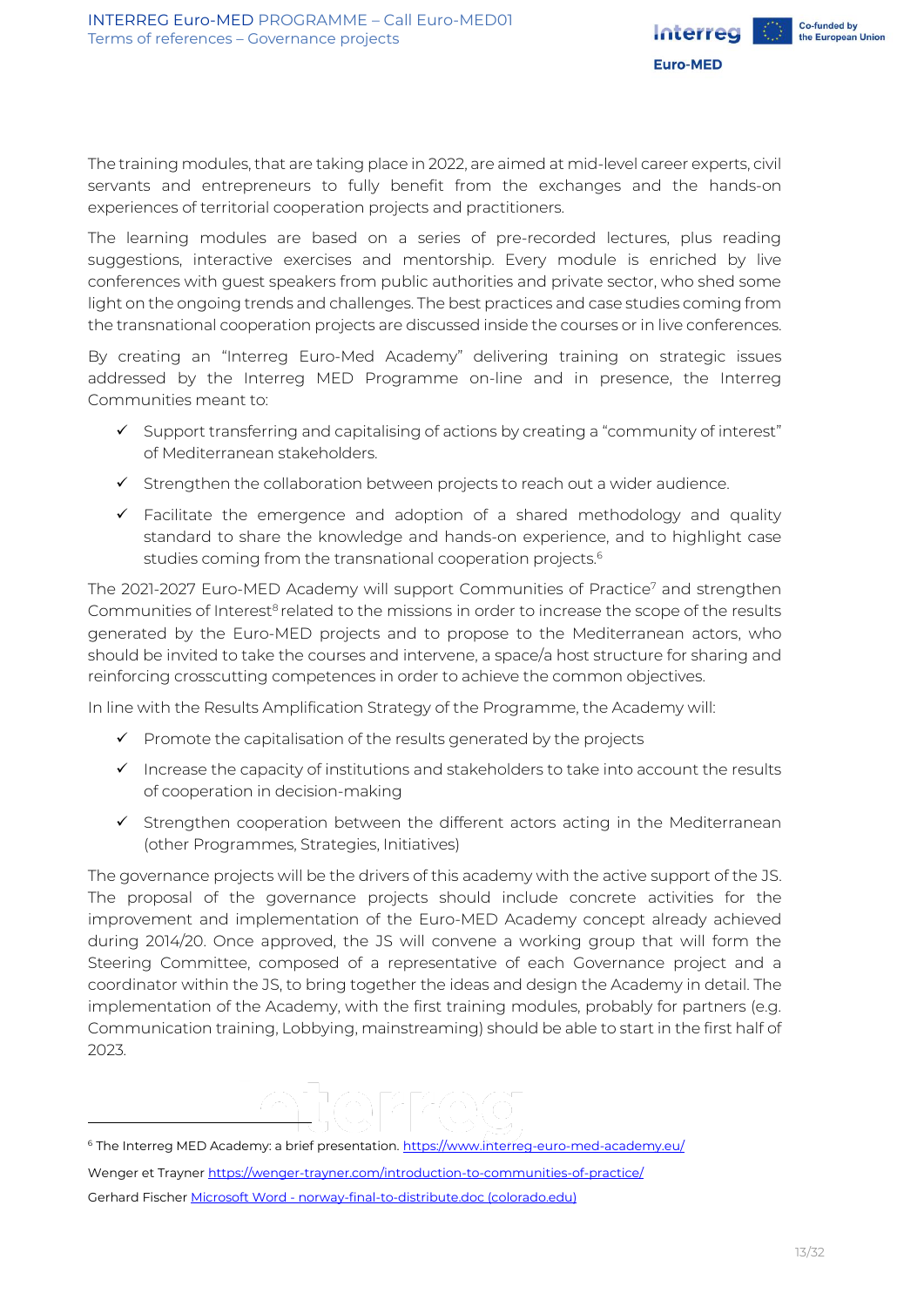

## <span id="page-13-0"></span>**COORDINATION BETWEEN THEMATIC COMMUNITY PROJECTS AND INSTITUTIONAL DIALOGUE PROJECTS**

Being part of the Results Amplification Strategy and embedded in a network of relations and complementary tasks, the coordination between projects will be multiple:

- $\checkmark$  TCP and IDP working in pairs on the same mission will have to work in synergy and therefore adjust their respective work plan taking into account the joint objectives
- $\checkmark$  TCPs implementing same types of activities can benefit from the experience and ongoing initiatives from other projects
- $\checkmark$  IDPs implementing same types of activities can benefit from the experience and ongoing initiatives from other projects

The JS will support actively the projects in their tasks related to the 3 objectives of the RAS.

Therefore, 2 mechanisms of coordination are foreseen, one at the selection stage of the projects, and one during the implementation of the projects.

- $\checkmark$  At the selection stage of the projects, projects selected by the Programme Committee will be oriented by the JS to adjust the timetable and first steps of the workplan with the binominal project before the contracting procedure.
- ✓ During the implementation of the projects, the JS will support the coordination between projects working under the same mission and between projects of the same kind by animating a Permanent Coordination Group of relevant representatives of the projects (leaders of specific activities according to needs).

This group will be led by the JS and will operate through regular online and face to face meetings. Therefore, projects must allocate budget for this type of activity. Further information will be provided during the Seminars for Applicants.

## <span id="page-13-1"></span>**WHAT SHOULD THE PROJECTS BUILD ON?**

The capitalisation of experiences and results is a common thread in the Programme and the core of the strategy to amplify results. Therefore, project proposals will have to take into account the Interreg MED 2014-2020 experience and draw on the implementation and work of horizontal projects, strategic projects and PANORAMED previous experience and outcomes. Seminars will be organised by the JS during the application phase to facilitate this task. Participation to the afore-mentioned seminars is crucial for the drafting of the applications.

To this end, we invite you to consult the library of the Programme's deliverables to find the work and results of all our projects, in particular those of the Horizontal and Strategic projects 2014-20 as well as those of PANORAMED: Interreg MED - [Our projects \(interreg-med.eu\)](https://interreg-med.eu/projects-results/our-projects/)

You can consult this library from the Programme's website where you will also find all the news of all our projects: **Interreg MED (interreg-med.eu)** 

You will find in particular the following documents and works, essential to understand the work undertaken and the results:

✓ *Impact evaluation* of the Programme Interreg MED - [Governing document & Annual](https://interreg-med.eu/documents-tools/governing-document-annual-reports/)  [reports \(interreg-med.eu\)](https://interreg-med.eu/documents-tools/governing-document-annual-reports/)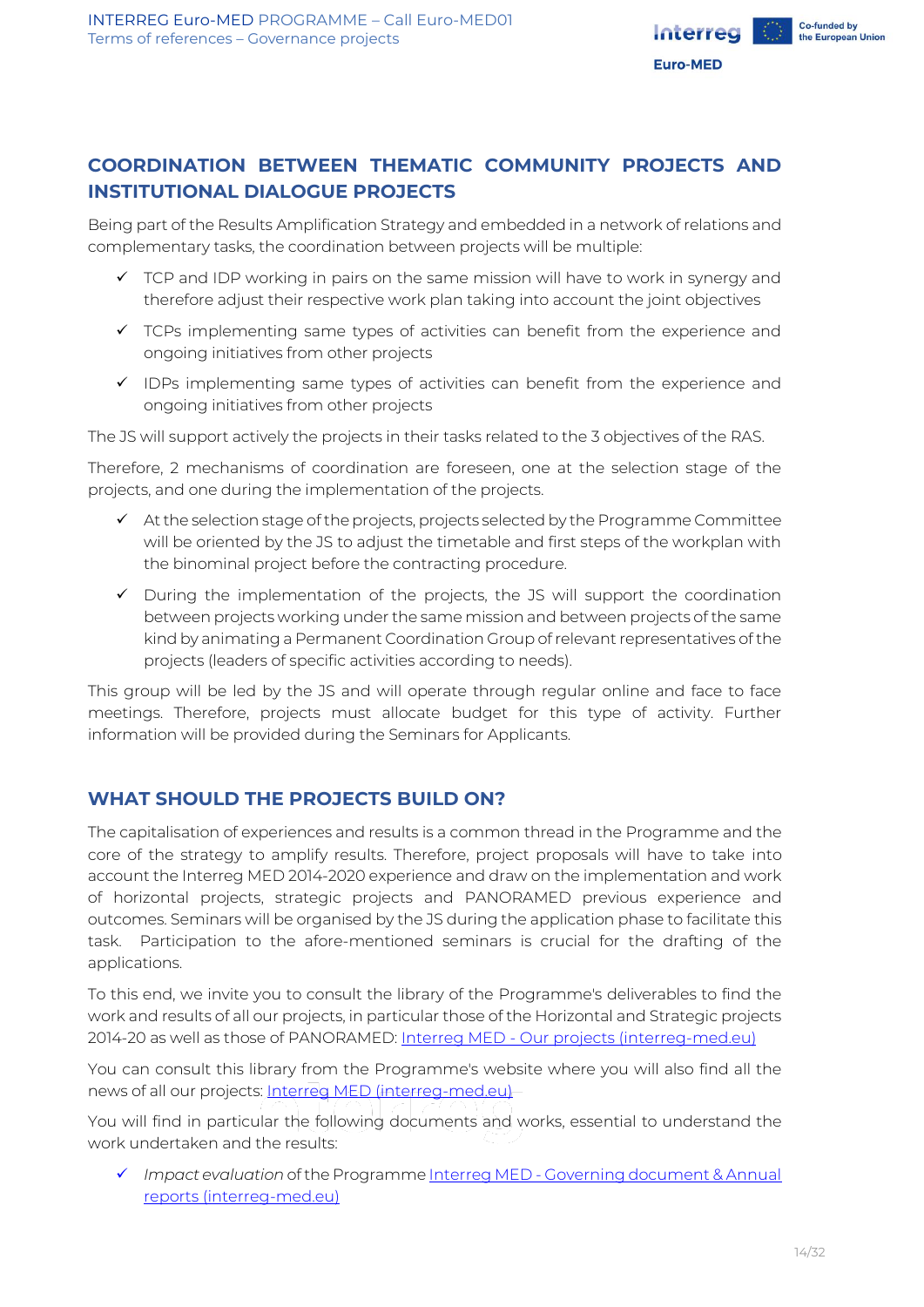

- ✓ *MED Positioning paper* by PANORAMED (soon to be published [Governance -](https://governance.interreg-med.eu/no-cache/fr/news-events-french/news-french/detail-french/actualites/panoramed-med-positioning-paper/) [Panoramed : Med Positioning Paper \(interreg-med.eu\)](https://governance.interreg-med.eu/no-cache/fr/news-events-french/news-french/detail-french/actualites/panoramed-med-positioning-paper/)
- ✓ *Stocktaking paper* of PANORAMED [\(Governance -Stocktaking of PANORAMED and](https://governance.interreg-med.eu/no-cache/news-events/news/detail/actualites/stocktaking-of-panoramed-and-the-way-ahead/)  [the way ahead \(interreg-med.eu\)\)](https://governance.interreg-med.eu/no-cache/news-events/news/detail/actualites/stocktaking-of-panoramed-and-the-way-ahead/)
- ✓ *Key Policy Papers* of PANORAMED

Maritime and coastal tourism Interreg MED - [Detail \(interreg-med.eu\)](https://interreg-med.eu/projects-results/our-project-results/detail/?tx_elibrary_pi1%5Blivrable%5D=11360&tx_elibrary_pi1%5Baction%5D=show&tx_elibrary_pi1%5Bcontroller%5D=Frontend%5CLivrable&cHash=b47ba207a1bb94ee4eaa8a8853f3112b)

Maritime surveillance Interreg MED - [Detail \(interreg-med.eu\)](https://interreg-med.eu/projects-results/our-project-results/detail/?tx_elibrary_pi1%5Blivrable%5D=11023&tx_elibrary_pi1%5Baction%5D=show&tx_elibrary_pi1%5Bcontroller%5D=Frontend%5CLivrable&cHash=5de905270d0bddaf1cc2e74c305c541d)

Innovation Interreg MED - [Detail \(interreg-med.eu\)](https://interreg-med.eu/projects-results/our-project-results/detail/?tx_elibrary_pi1%5Blivrable%5D=10524&tx_elibrary_pi1%5Baction%5D=show&tx_elibrary_pi1%5Bcontroller%5D=Frontend%5CLivrable&cHash=31b0eb9c01a7c22bca9f6a5cf07871df)

- ✓ *Best practice transferability report on Migration* Governance [Detail \(interreg-med.eu\)](https://governance.interreg-med.eu/what-we-achieve/deliverables-database/detail/?tx_elibrary_pi1%5Blivrable%5D=10525&tx_elibrary_pi1%5Baction%5D=show&tx_elibrary_pi1%5Bcontroller%5D=Frontend%5CLivrable&cHash=bbe879576d3f9900727309189b737970)
- ✓ Policy Briefs issued from the PANORAMED Dialogues (soon to be published regarding the event: [Governance -A successful PANORAMED DIALOGUES provide](https://governance.interreg-med.eu/no-cache/en/news-events/news/detail/actualites/a-successful-panoramed-dialogues-provide-insights-and-recommendations-for-the-future-of-mediterranea/)  [insights and recommendations for the future of Mediterranean governance](https://governance.interreg-med.eu/no-cache/en/news-events/news/detail/actualites/a-successful-panoramed-dialogues-provide-insights-and-recommendations-for-the-future-of-mediterranea/)  [\(interreg-med.eu\)\)](https://governance.interreg-med.eu/no-cache/en/news-events/news/detail/actualites/a-successful-panoramed-dialogues-provide-insights-and-recommendations-for-the-future-of-mediterranea/)
- ✓ *Thematic Gaps and Growth Opportunities Reports* of PANORAMED

Maritime and coastal tourism Interreg MED - Detail [\(interreg-med.eu\)](https://interreg-med.eu/projects-results/our-project-results/detail/?tx_elibrary_pi1%5Blivrable%5D=8529&tx_elibrary_pi1%5Baction%5D=show&tx_elibrary_pi1%5Bcontroller%5D=Frontend%5CLivrable&cHash=dca06d823eb0f849452b1e43dbfeb30f)

Maritime surveillance Interreg MED - [Detail \(interreg-med.eu\)](https://interreg-med.eu/projects-results/our-project-results/detail/?tx_elibrary_pi1%5Blivrable%5D=8530&tx_elibrary_pi1%5Baction%5D=show&tx_elibrary_pi1%5Bcontroller%5D=Frontend%5CLivrable&cHash=b31ab98a6a44602df0559a87bbc8424b)

Innovation Interreg MED - [Detail \(interreg-med.eu\)](https://interreg-med.eu/projects-results/our-project-results/detail/?tx_elibrary_pi1%5Blivrable%5D=9625&tx_elibrary_pi1%5Baction%5D=show&tx_elibrary_pi1%5Bcontroller%5D=Frontend%5CLivrable&cHash=c3aff33f422efc31876fe61c616bb2a4)

- ✓ Report on the seminar on Feedback on experiences on thematic community building organised by the JS (soon to be published [Interreg MED -Workshop n°1 : Preparing](https://interreg-med.eu/no-cache/news-events/events/detail/actualites/workshop-n1-preparing-for-the-1st-call-on-governance-projects/)  [for the 1st Call on Governance projects \(interreg-med.eu\)\)](https://interreg-med.eu/no-cache/news-events/events/detail/actualites/workshop-n1-preparing-for-the-1st-call-on-governance-projects/)
- $\checkmark$  Report on the seminar on Feedback on experiences on thematic analysis of 2014-20 thematic communities results organised by the JS (soon to be published Interreq [MED -Workshop n°2: Preparing for the 1st Call on Governance projects \(interreg](https://interreg-med.eu/no-cache/news-events/events/detail/actualites/workshop-n2-preparing-for-the-1st-call-on-governance-projects/)[med.eu\)\)](https://interreg-med.eu/no-cache/news-events/events/detail/actualites/workshop-n2-preparing-for-the-1st-call-on-governance-projects/)
- $\checkmark$  Report on the seminar on Feedback on experiences on liaising, transferring and mainstreaming processes implemented bu Horizontal and Governance projects organised by the JS (soon to be published Interreg MED - Workshop n°3: Preparing [for the 1st Call on Governance projects \(interreg-med.eu\)\)](https://interreg-med.eu/no-cache/news-events/events/detail/actualites/workshop-n3-preparing-for-the-1st-call-on-governance-projects/)
- ✓ Mainstreaming experimentation final report by PANORAMED [Governance -](https://governance.interreg-med.eu/what-we-achieve/deliverables-database/detail/?tx_elibrary_pi1%5Blivrable%5D=10521&tx_elibrary_pi1%5Baction%5D=show&tx_elibrary_pi1%5Bcontroller%5D=Frontend%5CLivrable&cHash=16613c7ab9b5120c3d9f018accc22a26) Detail [\(interreg-med.eu\)](https://governance.interreg-med.eu/what-we-achieve/deliverables-database/detail/?tx_elibrary_pi1%5Blivrable%5D=10521&tx_elibrary_pi1%5Baction%5D=show&tx_elibrary_pi1%5Bcontroller%5D=Frontend%5CLivrable&cHash=16613c7ab9b5120c3d9f018accc22a26)
- ✓ Mainstreaming experimentations factsheets by PANORAMED [Governance -](https://governance.interreg-med.eu/what-we-achieve/deliverables-database/detail/?tx_elibrary_pi1%5Blivrable%5D=10523&tx_elibrary_pi1%5Baction%5D=show&tx_elibrary_pi1%5Bcontroller%5D=Frontend%5CLivrable&cHash=d21e4a533d35e8f175a8bb491082233d) Detail [\(interreg-med.eu\)](https://governance.interreg-med.eu/what-we-achieve/deliverables-database/detail/?tx_elibrary_pi1%5Blivrable%5D=10523&tx_elibrary_pi1%5Baction%5D=show&tx_elibrary_pi1%5Bcontroller%5D=Frontend%5CLivrable&cHash=d21e4a533d35e8f175a8bb491082233d)

Documents awaiting publication will be published on the Programme website. Please check the website for news. Links will also be provided at the applicant seminars.

## <span id="page-14-0"></span>**WHAT ARE THE EXPECTED OUTPUTS?**

Thematic Community Projects, in their respective mission, shall be expected most particularly to contribute to draft policy implementing measures and recommendations, sign Memoranda of Understanding (MOUs) agreements, improve procedures, make regulatory proposals, implement transferring and mainstreaming plans, communicate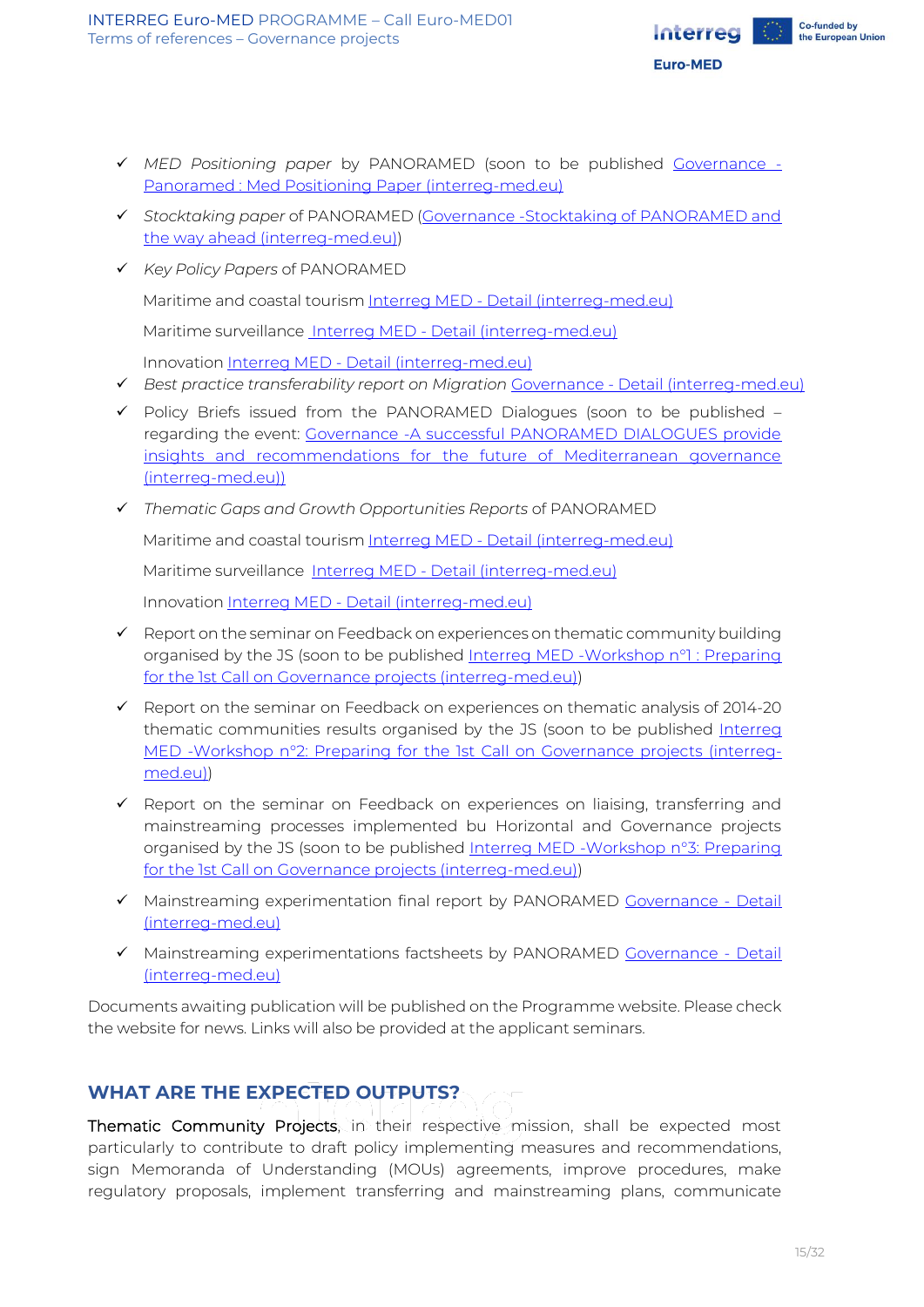

transferring and mainstreaming reports, as well as perform transferring and mainstreaming assessments.

Institutional Dialogue Projects, in their respective mission, shall be expected most particularly to contribute to effective and permanent networks of authorities and stakeholders, to participative and coordinated mechanisms for better governance at the transnational Mediterranean and European level, and increase agreement and readiness for authorities to welcome the evolution of joint policy frameworks.

2 Output indicators have been selected by the Programme for Governance Axis, applying to both types of governance projects:

1. Output indicator "Jointly developed solutions"

The indicator counts the number of jointly developed solutions between different projects or with external programme stakeholders that contribute to improve cooperation governance for the area. In order to be counted for the indicator, an identified action should include indications on the type of cooperation and engaged projects or stakeholders. A jointly developed action implies the involvement of organizations from at least two projects or one project and one external organisation in the drafting and design process of the action.

Jointly developed actions, resulting from cooperation within funded projects, are needed to support better cooperation governance and to:

- ✓ Establish conditions for synergy and coordination between thematic projects
- ✓ Implement mainstreaming strategies in local, regional, national and European policies in partnership with relevant institutions
- ✓ Support institutional coordination between regional, national and European authorities/networks and between ETC managing authorities, initiatives and strategies in the Mediterranean
- $\checkmark$  Set up long-lasting conditions for a permanent institutional dialogue.

Targeted actions refer to:

- ✓ Actions related to the support to transferring and mainstreaming
- ✓ Actions related to joint advocacy/lobbying
- $\checkmark$  Actions related to the drafting of common solution-oriented documents contributing to achieve the Programme missions
- $\checkmark$  Actions related to support institutional coordination between projects and initiatives / strategies
- ✓ Actions related to the design of coordinated approaches
- ✓ Actions related to the implementation of liaising activities.

The target value for the Euro-MED Programme is 53.

#### 2. Output indicator "Organisations cooperating across borders"

The indicator counts the organisations cooperating formally in supported projects.

Main target groups are represented by : regional and national authorities, networks of decision makers, protected areas, energy and environmental agencies, business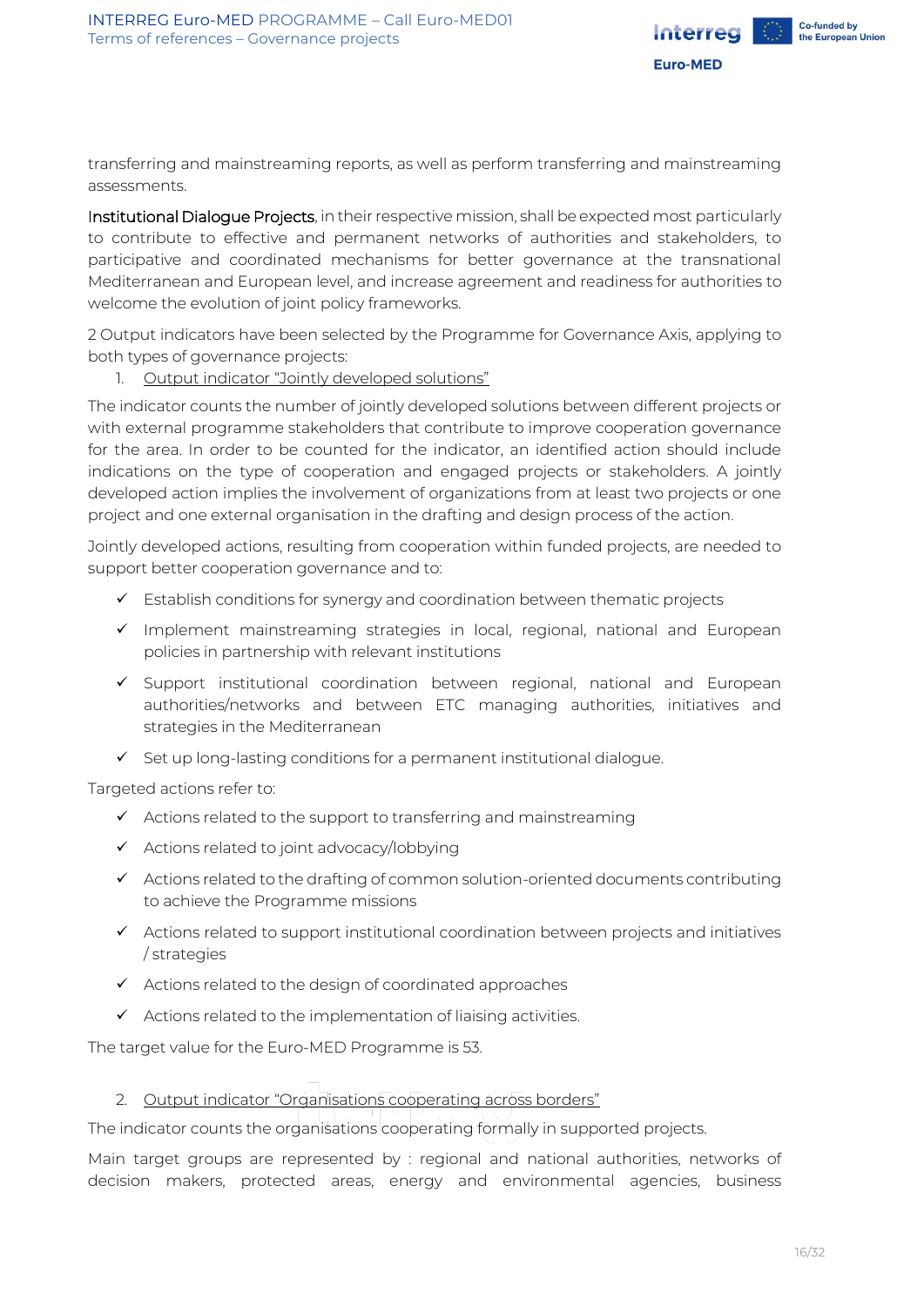

management organisations/agencies, Universities/research centres, NGOs/ local communities and associations, which work on enhancing synergies and coordination between thematic projects and supporting institutional coordination towards the Programme missions.

Cooperation between organisations across borders is essential to ensure the optimisation of resources for greater positive impact on territories, the harmonisation of policies for a better territorial cohesion.

This output indicator, computing both project partners and associate partners, will allow the measurement of cooperation between organisations not only within the Programme area but also in the wider Mediterranean area, mainly with Eastern and Southern Mediterranean countries.

The target value for the Euro-MED Programme is 91.

## <span id="page-16-0"></span>**WHAT ARE THE EXPECTED RESULTS?**

Both types of projects shall contribute in a coordinated manner to:

- $\checkmark$  A more coordinated approach to thematic issues with local, regional, national and European policies thanks to collectively empowered results of Interreg Euro-MED projects
- ✓ Increased institutional capacity of Mediterranean public authorities in transformative public policies, governance and transnational cooperation
- ✓ Increased coordination and cooperation between regional, national and supranational institutions/bodies and Programmes acting in the area as well as with strategies and initiatives.

Two result indicators have been selected by the Programme for Governance Axis, applying to both types of governance projects:

1. Result indicator "Solutions taken up or up-scaled by organisations"

The indicator counts the number of solutions, other than legal or administrative solutions, that are developed by supported projects and are taken up or upscaled during the implementation of the project or within one year after project completion. At Programme level, to be counted for this indicator, the solutions shall have been effectively taken up or upscaled or be at the initial stage of uptake/upscale, by a given organization, during the implementation of the project or at project closure.

Concrete solutions, resulting from cooperation among governance projects and with external stakeholders, are key to increase cooperation and better governance in the Mediterranean.

However, the concrete take up or upscale of developed solutions by relevant organisations is needed to have an impact on governance processes in different territories. Several projects funded during the 2014-2020 programming period aimed at engaging authorities through a written commitment for the adoption of developed methodologies/tools/services. Therefore, the programme has decided to consider the take up or upscale of developed solutions as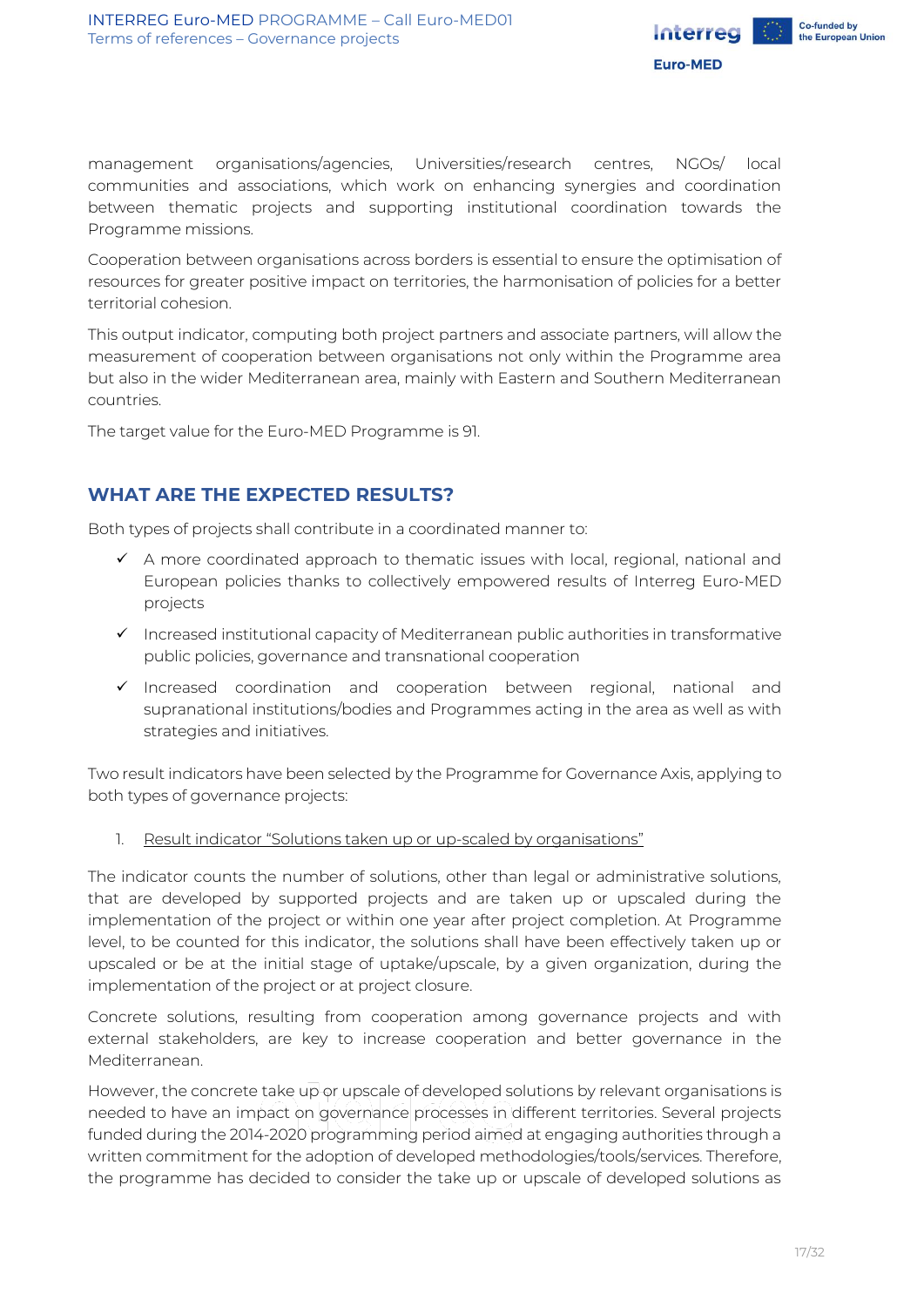

expected result of supported projects, which will reflect the impact of the programme on the territories governance.

This result indicator will concretely reflect the effective uptake of solutions, contributing to achieve programme's specific objective on Governance, and in parallel to monitor the territories where the programme's results have been adopted/applied.

The target value for the Euro-MED Programme is 27.

2. Result indicator "Organisations with increased institutional capacity due to their participation in cooperation activities across borders"

This indicator measures the number of organisations that actively participated in cooperation activities of a project across borders and consequently increased their institutional capacity in the thematic field of the project. Main target groups under this specific objective are described above.

Increasing institutional capacity is one of the main objectives of the Interreg Euro-MED programme and at the core of transnational cooperation. Organisations targeted by this indicator refer in particular to organisations actively participating in the development of jointly developed actions

This result indicator will concretely reflect the change sought for final beneficiaries of the Interreg Euro-MED programme, namely increased institutional capacity for improved governance.

The target value for the Euro-MED Programme is 64.

## <span id="page-17-0"></span>**WHAT ARE THE SUITED PARTNERS FOR THE TCP AND IDP?**

#### <span id="page-17-1"></span>PARTNERSHIPS

Project partnerships are made up of so-called "active" partners who receive co-funding and associated partners who contribute to the work of the project and benefit from its results without receiving co-funding. On the framework of Governance project the presence of associated partners is essential to ensure a wider territorial relevance of the project, a greater dissemination, a more tangible potential impact.

The active partnership consists of a lead partner, who, in addition to being responsible for the implementation of the activities, is also responsible for the coordination of the project.

Thus, the lead partner of a Governance project must demonstrate strong competences in project management and more particularly in the management of European projects with co-financing rules. It is therefore advisable that a lead partner applying for Governance project has relevant and successful experience in this field as well as a good knowledge of the European Territorial Cooperation rules and practices in particular.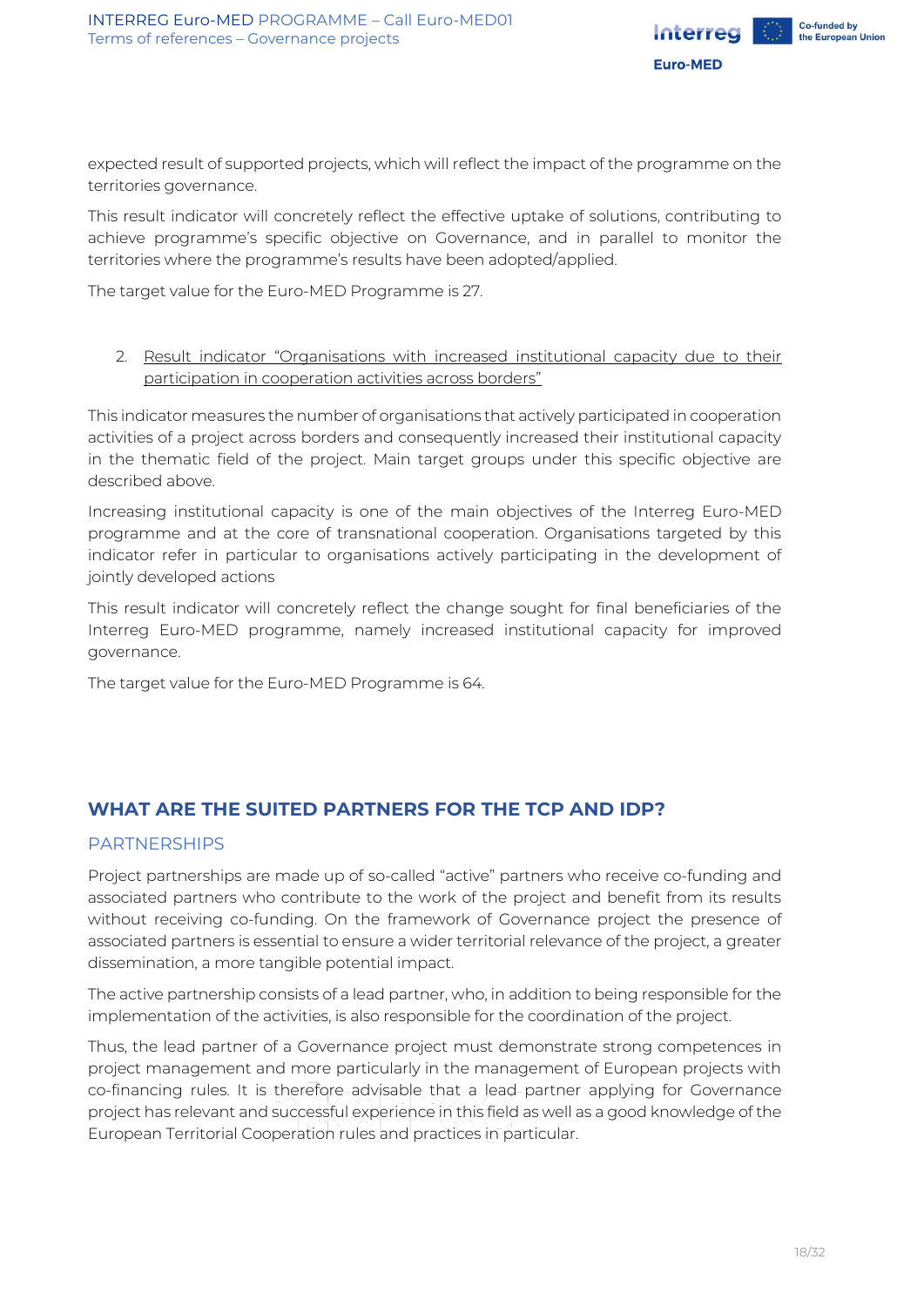

## <span id="page-18-0"></span>NATURE OF ACTIVE PARTNERS

All partners mentioned below are suited to participate in the Governance projects:

- ✓ Public authorities (thematic departments linked to the targeted Mission)
- $\checkmark$  Specialised agencies: e.g. environmental agencies, structures in charge of protected areas, energy agencies, business support organisations and their networks
- ✓ Universities, higher education institutions and research centres
- $\checkmark$  NGOs, local communities and associations
- ✓ Thematic Transnational Networks
- ✓ Mediterranean Thematic Networks
- $\checkmark$  Networks of decision makers
- ✓ Institutional networks
- ✓ Advocacy networks
- ✓ International bodies

However, given the respective core expected tasks, the partnerships of the Thematic Community Projects (analysis of results, development of synergies, transfer of results) , are expected to include partners with a high capacity to stimulate communities of projects related to the missions of the Programme (strengthening an Innovative sustainable economy; Protecting, restoring and valorising the natural environment and heritage; Promoting green living areas; Enhancing Sustainable Tourism). They must have analysis skills in the selected mission and linked themes, relate easily with all stakeholders related to the selected mission, have high communication and capacity building skills to ease the reuse, merging, bridging, integration, adaptation and transfer of results.

Therefore, research centres, specialised agencies, universities and networks of political actors and actors of civil society are particularly suited.

Whilst the partnerships of the Institutional Dialogue Projects are expected to include partners with a solid institutional experience linked to the selected mission, institutional partners at different levels to assure multidimensional governance approaches and linkage to existing Euro-regions and other active cooperation schemes. They must have the capacity to identify and mobilise key external players to support uptake of results for a greater vertical and horizontal coordination of practices and policies and support the setting-up of transformative policies to amplify the outreach of the results. The partners have to easily relate to academia and civil society organisations.

Therefore, public authorities (regional and national) and networks of decision makers, civil society representatives (notably NGO's) are particularly suited.

Find below an indicative distribution of suited partners per typology of Governance project.

| Thematic Community Projects                                                                         | Institutional Dialogue Projects |                    |                                                   |           |  |
|-----------------------------------------------------------------------------------------------------|---------------------------------|--------------------|---------------------------------------------------|-----------|--|
| Specialised agencies: eg environmental agencies,<br>structures in charge of protected areas, energy |                                 | Public<br>mission) | authorities<br>departments linked to the targeted | (thematic |  |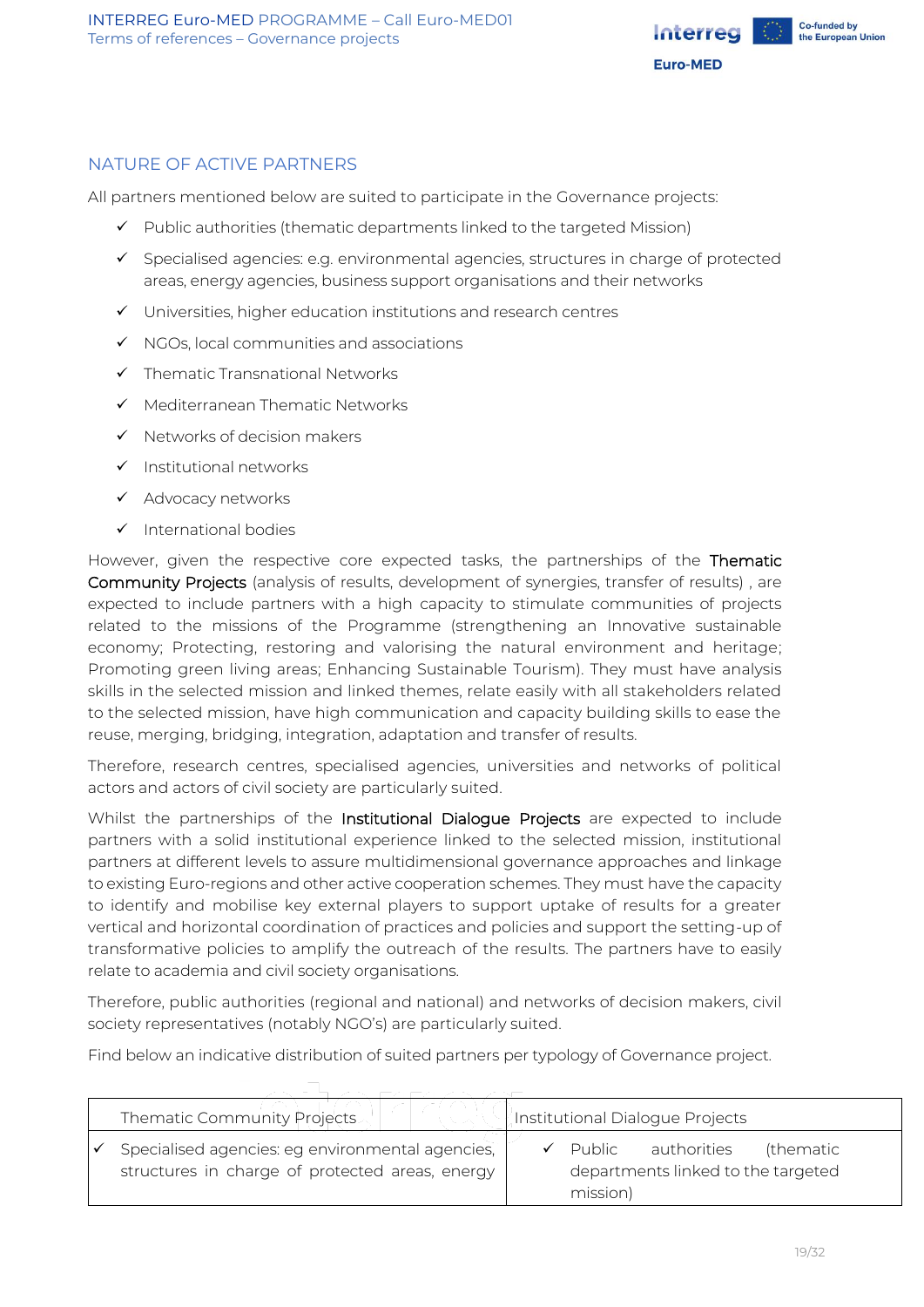

| ✓            | agencies, business support organisations and<br>their networks<br>Universities, higher education institutions and | networks of decision makers<br>$\checkmark$<br>Institutional networks<br>$\checkmark$ |
|--------------|-------------------------------------------------------------------------------------------------------------------|---------------------------------------------------------------------------------------|
|              | research centres                                                                                                  | International bodies<br>$\checkmark$                                                  |
| ✓            | NGOs/ local communities and associations,<br>foundations                                                          | Advocacy networks<br>$\checkmark$                                                     |
| $\checkmark$ | Thematic Transnational Networks                                                                                   |                                                                                       |
| ✓            | Mediterranean Thematic Networks                                                                                   |                                                                                       |
| ✓            | Public authorities (thematic departments linked<br>to the targeted Mission)                                       |                                                                                       |

However, the distribution of partner types according to project type proposed below is only indicative and no partner type is excluded from one project type or another. Only the demonstrated relevance of the partners' competences to accomplish the tasks and objectives set for these two types of projects will be assessed during the selection process. Thus, depending on the mission of the Programme in which these projects will be involved, the partnerships will be different in terms of the nature of the institutions involved.

### <span id="page-19-0"></span>ASSOCIATED PARTNERS

Partners can be added to the active partnership as associated. Although they don't receive Funds (travel and accommodation can be reimbursed – see Programme Manual), they contribute to the projects works and benefit from the results.

Given the ambition of the Programme to extend its impact beyond its geographical area, in addition to associated partners from the Programme area, associated partners from outside the Programme area (Southern and eastern Mediterranean shores notably as well as other Balkan countries) that have a particular interest in the Mediterranean territories linked to the 4 missions of the Programme are of great value and their participation in the current call is highly recommended. Associated partners could represent a bridge between the Euro-MED Programme and others and in that way to facilitate inter-Programme exchanges and result amplification shared actions across the whole Mediterranean area (North to South, East to West).

Projects shall develop a strategy for the selection and involvement of associated partners, including a) purpose / typology and b) roles and expectations. 3 main roles for associated partners are identified:

- $\checkmark$  Advisory (provide expertise in the theme tackled),
- $\checkmark$  End-users/takers/final beneficiaries (use the outputs delivered)
- ✓ Observer/supporter (for endorsement)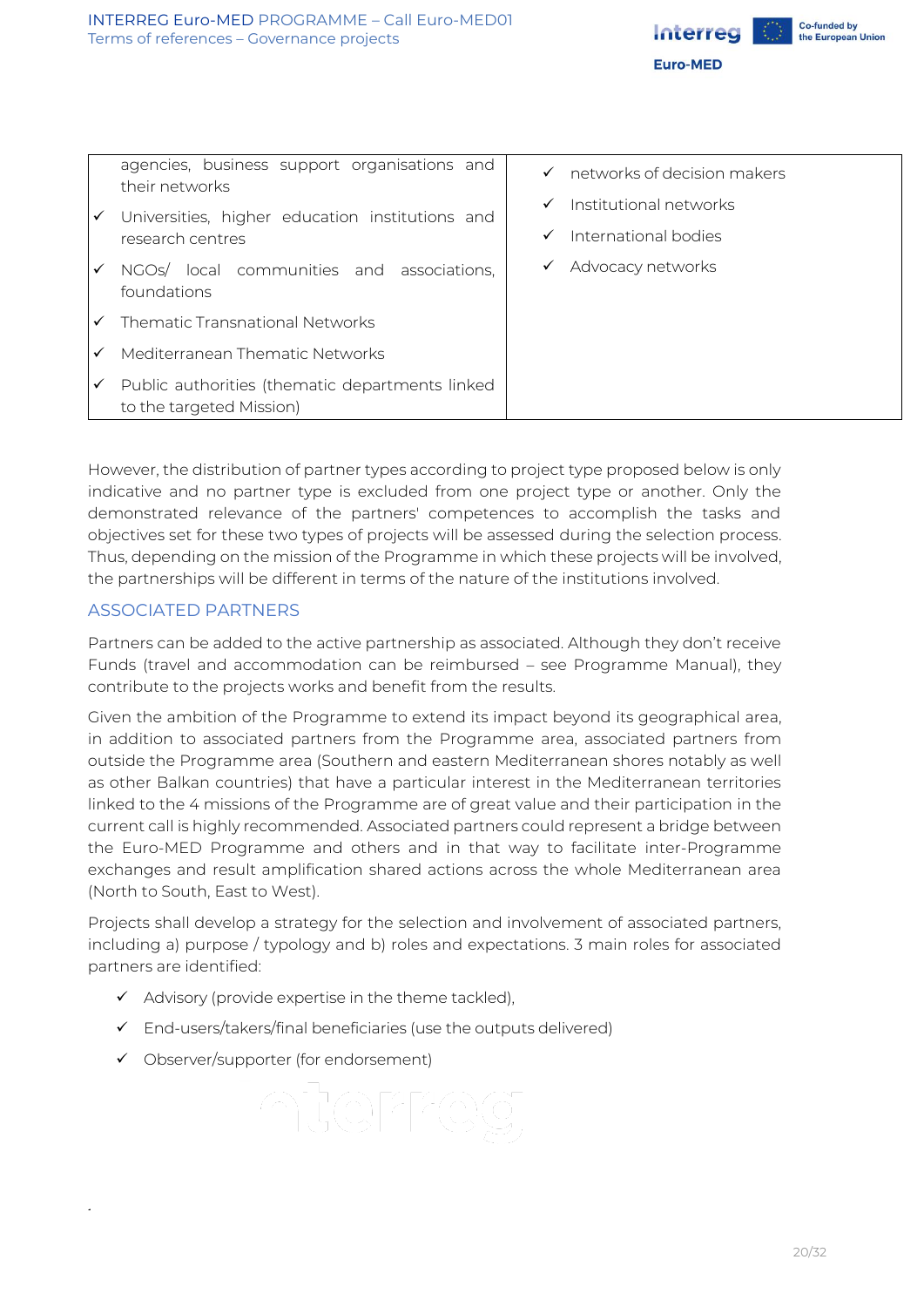

## <span id="page-20-0"></span>**TECHNICAL DATA SHEET**

## <span id="page-20-1"></span>**FINANCIAL ALLOCATION AND PROJECT DURATION**

The indicative financial allocating for this call for proposals is around 36 million euros in total (Interreg funds + national co-financing).

An indicative number of 8 projects  $(4 + 4)$  is expected for this call i.e: 1 Thematic Community Project and 1 Institutional Dialogue Project per Programme's Mission. In total, 4 Thematic Community Projects and 4 Institutional Dialogue Projects are expected to work also as binominal projects within the same mission and not only individually.

- Global budget foreseen for TCPs (Interreg funds + national co-financing): 20 000 000 EUR, Total budget per project should not exceed 5 000 000 EUR (no exceptions are allowed for this threshold)
- Global budget foreseen for IDPs (Interreg funds + national co-financing): 16 000 000 EUR, Total budget per project should not exceed 4 000 000EUR

Projects will be programmed for a duration of approximately 7 years. A review of the project progress will be carried out every 2 years in cooperation with the Joint Secretariat in order to ensure the proper implementation of the activities and to readjust the work plan and budget in relation to the evolution of the Programme and the thematic projects.

## <span id="page-20-2"></span>**EXPECTED PARTNERSHIP STRUCTURE FOR THIS CALL**

- As a minimum, the project partnership must be composed of structures based in six (6) different countries of the Interreg Euro-MED eligible area (eligibility criteria B.1).
- Among these 6 structures, at least 1 must be based in the EU area of the Interreg Euro-MED Programme and 1 in the IPA area. (eligibility criteria B.2)
- The LP is a public body, or a body governed by public law (as defined in Directive 2014/24/EU) (eligibility criteria B.3).

NB: Institutions wishing to participate in the project without contributing financially are considered as "associated partners" (AP) for which no limit of participation is set; these are not considered in the respect of the minimum partnership composition<sup>9</sup>.

## <span id="page-20-3"></span>**SPECIFIC REQUIREMENTS CONCERNING THE COMPOSITION OF THE PARTNERSHIP AND THE ACTIVITIES TO BE INCLUDED IN THE PROPOSAL**

The types of structures eligible for the Programme as well as the standard mandatory activities of Interreg Euro - MED projects are indicated in the Programme Manual, however for this call certain key points must be taken into account when building your partnership and elaborating your work plan, the respect of the following specific requirements will be considered during projects' assessment process:

<sup>&</sup>lt;sup>9</sup> Cf Programme Manual: definition of "associated partner"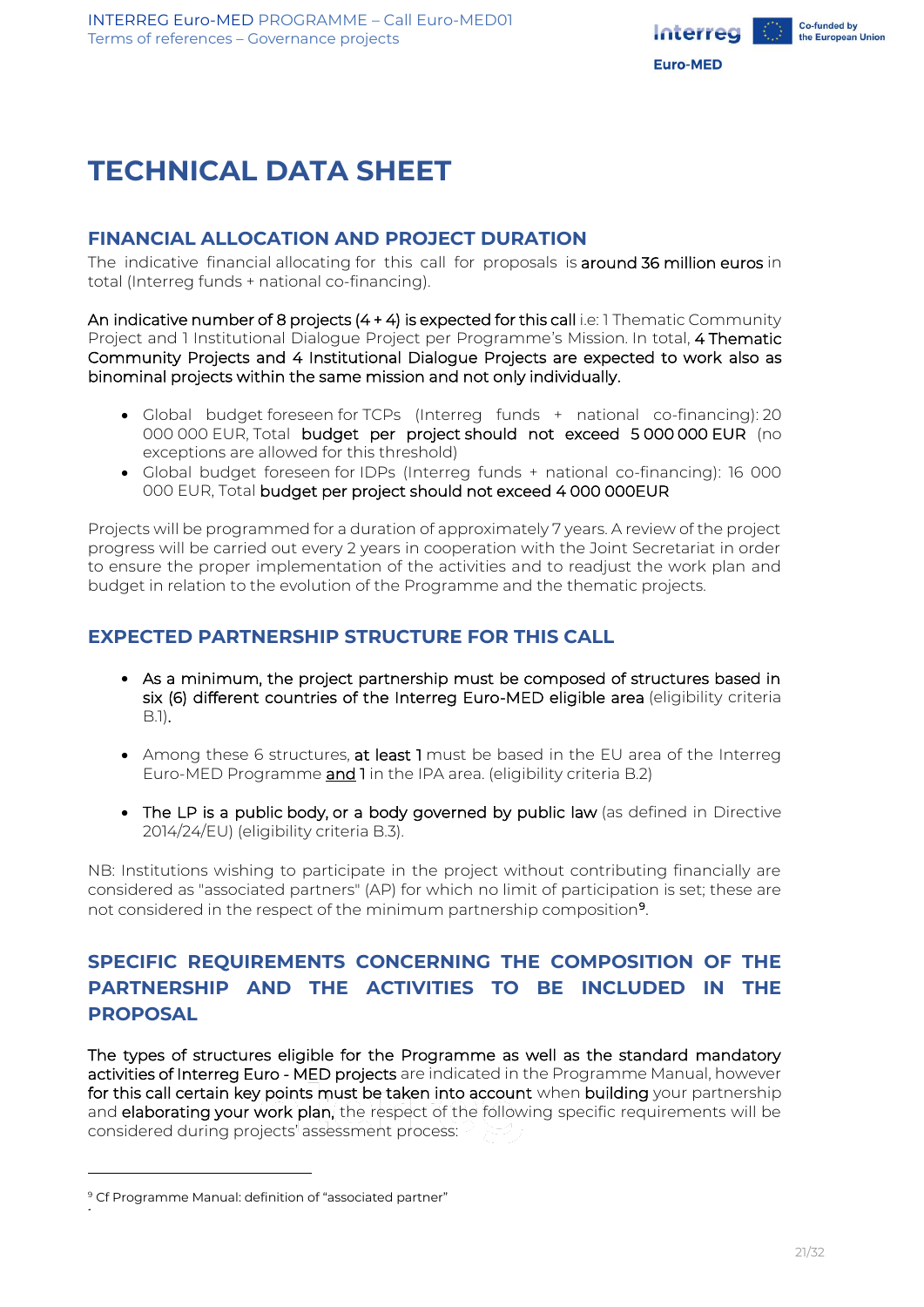

### <span id="page-21-0"></span>SPECIFIC REQUIREMENTS RELATING TO THE PARTNERSHIP FOR THIS CALL

- For lead partners applicants (LP): the lead partners of selected projects may only be lead partners or partners in one (1) project. After selection, any LP present as a partner or lead partner in more than one selected proposal will have to choose to position itself in only one project,
- For partner applicants: partners in selected projects may only participate in one (1) project of the same type (TCP or IDP) and must choose to position themselves in only one selected project of the same type (TCP or IDP)

NB: Participation in this call does not imply any restriction on possible participation in future thematic calls/projects.

## <span id="page-21-1"></span>SPECIFIC REQUIREMENTS RELATING TO THE ACTIVITIES FOR THIS CALL

Beyond the mandatory activities mentioned in the Programme Manual and which apply to projects of all Interreg Euro-MED 21-27 calls, Governance projects will have to integrate the following additional activities:

• Coordination among, the partnerships/projects belonging to the same mission as well as among all governance projects (bilateral and multi-lateral coordination) with the active support and coordination of the JS

o Appointment of a representative per project to participate in a permanent contact group

o A joint outreach activity per year

22

o Participation in the Euro-MED Academy (co-establishment of the Academy and appointment of a representative per project)

- For TCPs, monitoring of the contribution of the projects of their thematic community to the UN SDGs indicators related to the Mission tackled.
- Possible participation in a Cross-Programme pilot activity (first possibly on sustainable tourism) in the framework of a multi-programme coordination mechanism (reinforced cooperation) in the Mediterranean, currently under development between different programmes
- Participation in other potential activities as appropriate and requested by JS

It is important to point out that the above-mentioned requirements must be respected; therefore, on the basis of these specifications, conditions for the approval of applications may be imposed by the Programme Committee in order to adapt the selected projects to the specific requirements of the Call.

As Governance Projects are identified in the Programme document as "Projects of strategic importance", projects should answer to any request in terms of reporting or communication coming from the European Commission.

A pre-contracting phase will enable to match the projects "approved with conditions" to the requirements of the call. Given the complementarity sought between the Thematic Community Project and the Institutional Dialogue Project relating to each Programme Mission, this phase will also allow for the adjustment of the selected proposals concerning the potential synergies expected within the binominal TCP and IDP.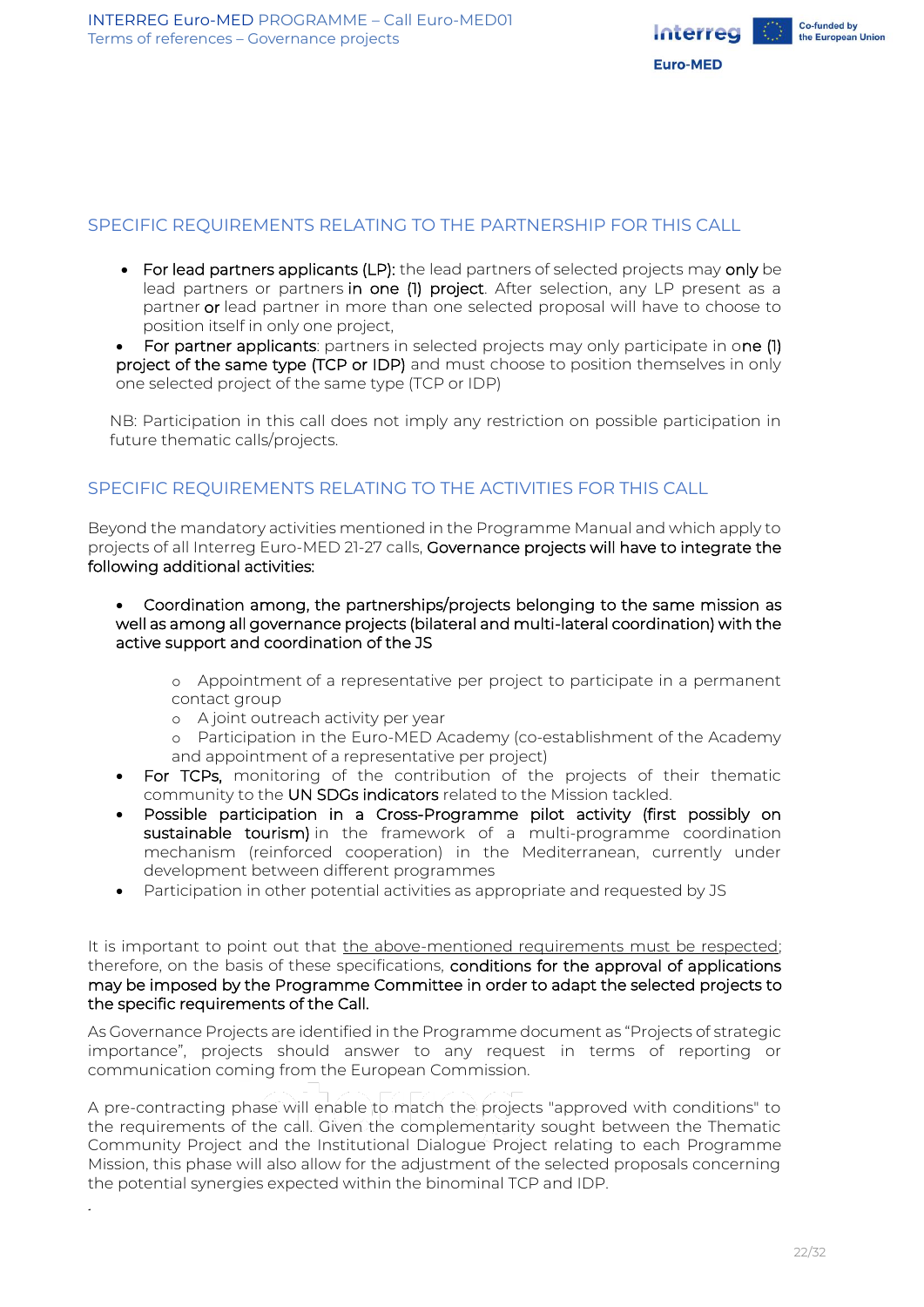

## <span id="page-22-0"></span>**SPECIFIC POINTS OF ATTENTION FOR THE CONSTRUCTION OF THE PROPOSALS FOR THIS CALL**

The following recommendations should be taken into account when building the proposal:

- $\checkmark$  Keep in mind the pivotal position of these governance projects between the Interreg Euro-MED Programme and other Programmes, initiatives, strategies of the Mediterranean
- ✓ Ensure a wide coverage of the Euro-MED area and beyond
- $\checkmark$  Capitalise on what has been already done in 14/20.
- $\checkmark$  Foresee resources (human and financial) for the coordination of activities between the governance projects linked by the mission, between governance projects of all missions combined and with the JS
- $\checkmark$  Remain flexible to adjust to opportunities and constrains
- ✓ Demonstrate the partnership capacities to implement the types of activities as the workplan will have to remain adjustable to enable true coordination between projects
- $\checkmark$  Participate in the applicant seminars organised by the JS
- $\checkmark$  Involve the whole partnership in the building of the proposal

### <span id="page-22-1"></span>**KEY PROJECT DATES**

Starting date of the activities: 1st November 2022 Ending date: 30 June 2029 The duration is of 80 months

#### Performance review:

• After 1 year from the project starting date: Review of the organisational capacity of the project concerning the start-up and setting up of the activities and project's partnership

• Every 2 years: review and assessment of project progress, partners' participation, consumption rate, and update of the 24-month work plan; possibility of adjustments and/or modifications

## <span id="page-22-2"></span>**TIMELINE OF THE CALL**

23

The provisional timetable for the Euro-MED01 call for Governance - Thematic Community (TCP) and Institutional Dialogue (IDP) projects is as follow: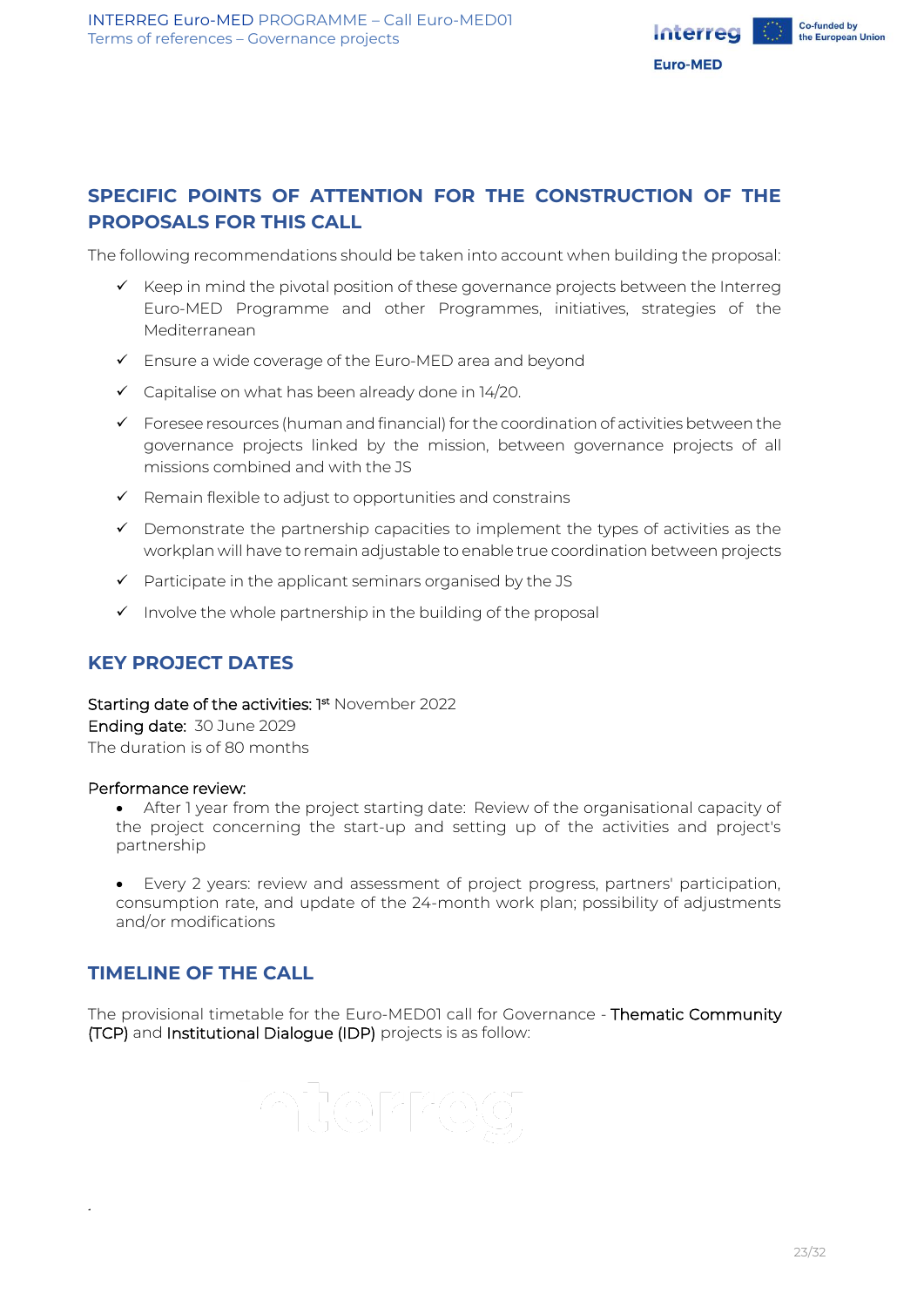

| <b>Key steps</b>                                                                             | <b>Dates</b>               |
|----------------------------------------------------------------------------------------------|----------------------------|
| Transnational information session for the opening of the<br>call                             | 10 February 2022           |
| Opening of the Call                                                                          | 24 February 2022           |
| National information campaign by the Programme's<br>National Authorities and the JS (online) | Feb/March 2022             |
| Information seminars on the call and seminars on how<br>to use Jems and submit applications  | From Feb to April 2022     |
| Closure of the Call                                                                          | 01 June 2022 <sup>10</sup> |
| Submission of mandatory annexes                                                              | 15 June 2022               |
| Assessment of proposals                                                                      | Between June and July 2022 |
| Selection by the Programme Committee                                                         | September 2022             |
| Pre-contracting and contracting procedures                                                   | September/October 2022     |
| Starting date of the projects                                                                | November 2022              |
| Estimated date for the organisational capacity review                                        | November 2023              |
| 1st assessment step and<br>project's review<br>(work<br>plan/budget/partnership)             | Autumn 2024                |
| 2nd assessment step and project's review<br>(work<br>plan/budget/partnership)                | Autumn 2026                |
| 3rd and last assessment and final project's review (work<br>plan/budget/partnership)         | Autumn 2028                |

Please note that the details of this schedule are subject to change and should be considered as indicative.

## <span id="page-23-0"></span>**SUBMISSION OF PROPOSALS, EVALUATION AND SELECTION PROCEDURE**

This section details the procedure for the submission of proposals, the assessment and the selection process in the framework of the Euro-MED01 Call - THEMATIC COMMUNITY PROJECTS AND INSTITUTIONAL DIALOGUE PROJECTS. In addition to the present specifications, the Programme Manual, as well as all the documents relevant for preparing the application (courtesy versions of the application form, templates of partners' declarations and Jems Guidelines), are available on the Programme website on the dedicated page of the call.

#### <span id="page-23-1"></span>SUBMISSION OF PROPOSALS

24

The Lead Partner is responsible for the application process on behalf of the whole project partnership and will have to create a profile on the Jems platform to access the online form.

<sup>&</sup>lt;sup>10</sup> Date of closure of the call is subject to the approval of the Programme by the European Commission and the approval of the Application Pack by the Programme Monitoring Committee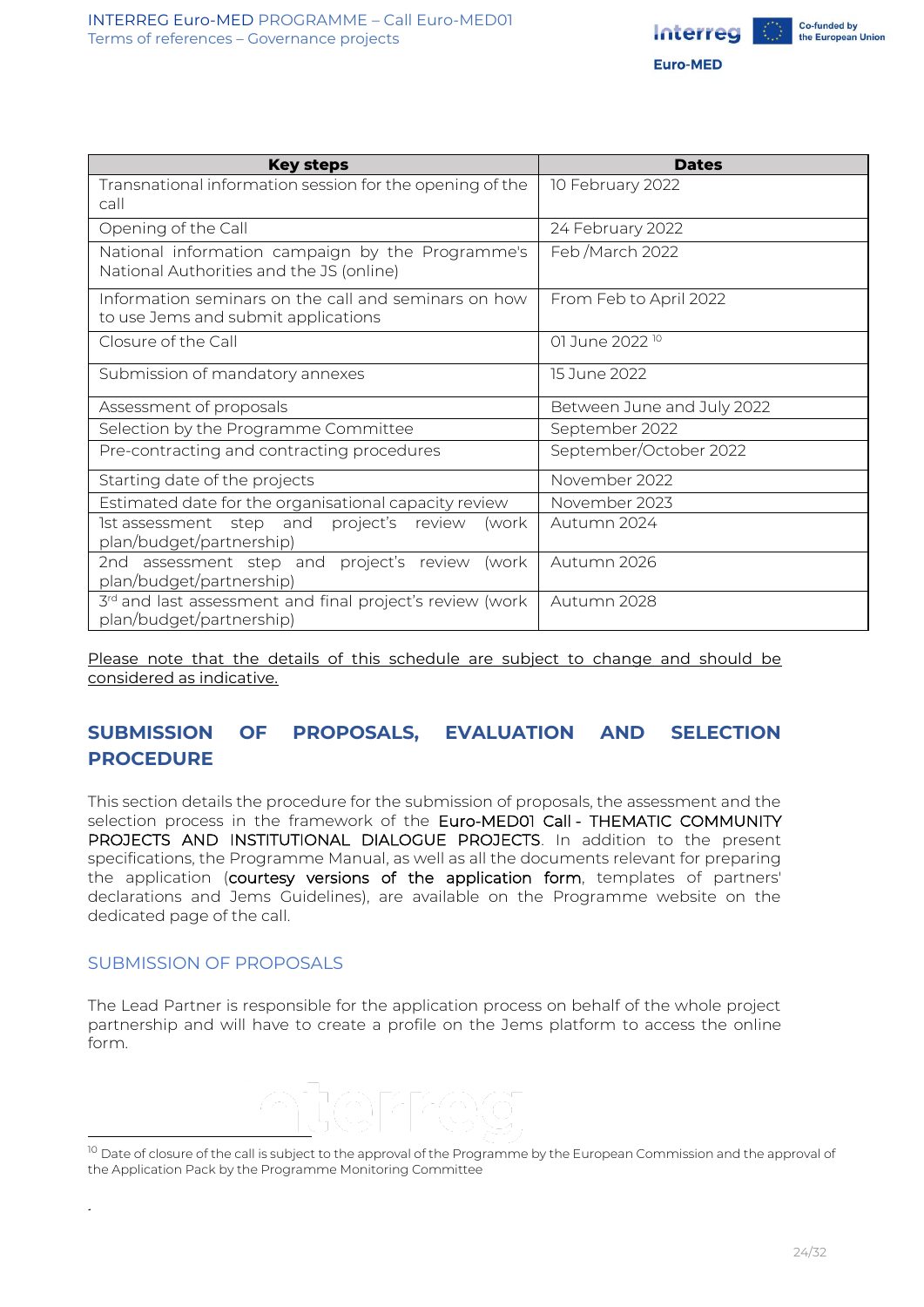

It is important to be sure that the email address used for the account creation is easily accessible by the applicant as it will be automatically taken over by the system for the reception of any subsequent notification, confirmation, etc.

The application procedure for this call consists of two consecutive stages:

The submission of the Application Form, Governance Priority, written in English or French: to be validated on "Jems" before 01/06/2022, at noon (Brussels time). (eligibility criterion A.1)



25

The submission of several mandatory annexes: to be uploaded on Jems before 15/06/2022 at noon (Brussels time).

*Application form:* the template of the GOVERNANCE Priority application form is the same, regardless of the type of project (TCP or IDP) to which a Lead Partner appliesand must be created and completed on the [Jems platform.](https://jems.interreg-euro-med.eu/)

**The courtesy version of the application form** provided by the Programme is a quidance document made available to applicants *for information only* and contains indications on the information expected in the different sections of the form*.*

#### *Mandatory annexes, documents to be provided*

The following standard annexes must be signed and uploaded in PDF format into the system by the above date (French time):

- For each partner participating in the project (including the LP): a copy of the partner declaration (or LP) generated from the Jems system. These forms must be **dated** and **signed** by the legal representative of the partner structure.
- For each of the associated partners (if applicable): a signed PDF version of the associated partner declaration, using the template provided by the Programme.

The absence of any document or an error in its contents will be presented to the Committee and may be included as a condition for the signature of the Co-financing contract (on the basis of Annex II below: List of pre-contractual criteria)

## <span id="page-24-0"></span>POINTS OF ATTENTION CONCERNING THE VALIDITY OF A DOCUMENT

The content of the templates provided by the Programme and, where applicable, generated via Jems cannot be modified or amended in any way. All templates requiring a signature must be dated and signed (handwritten or electronic signature) to be considered valid.

The electronic signature is considered valid for the Programme as far as it is recognised at national level; in case of doubt as to the format, it is recommended to contact your National Authority (or the one of the partner concerned) to ensure the validity of your documents before submitting them to the Programme.

#### In case of delegation of signature and for any document concerned, a proof of delegation must be uploaded with the signed document for it to be considered valid.

As the (signed) documents have been uploaded in PDF version on Jems, the original paper version must be kept by the partners in the project file.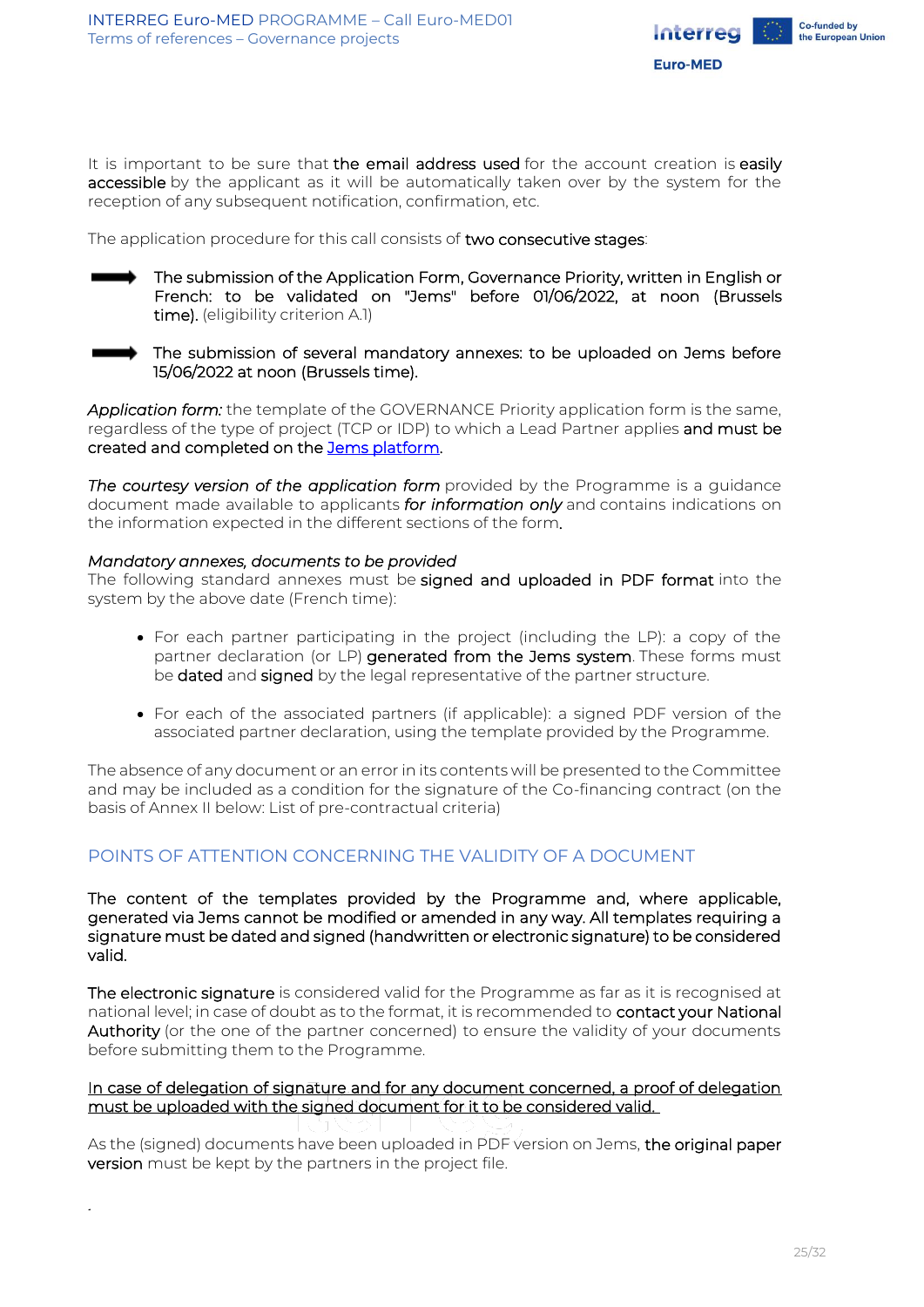

### <span id="page-25-0"></span>ASSESSMENT OF PROJECTS PROPOSALS

#### • **Administrative and eligibility criteria**

The administrative and eligibility check is carried out to verify whether an application meets the minimum criteria established by the Interreg Euro-MED Programme for the projects of the Call.

The list of administrative and eligibility criteria to be met is given below in Annex I of this document.

Proposals not fulfilling one of these conditions will be considered ineligible and will not be further processed. Lead partners will be informed of the outcome of this first check.

#### • **Quality assessment criteria**

The list of project assessment criteria is available below in **Annex III** of this document.

The score for each assessment question will be calculated on a scale from 1 to 5 points. The evaluation grid for TCP and IDP projects is composed of 7 questions with a variable weighting depending on programme expectations.

The Lead Partners will be informed of the outcome of this assessment phase.

#### • **Pre-contracting criteria:**

26

If, 30 calendar days from the date of the communication of the Programme decision by the MA, the problems related to the compulsory annexes have not been solved, the Programme Committee may decide to cancel the programming of the project or to withdraw the partner concerned (Annex II).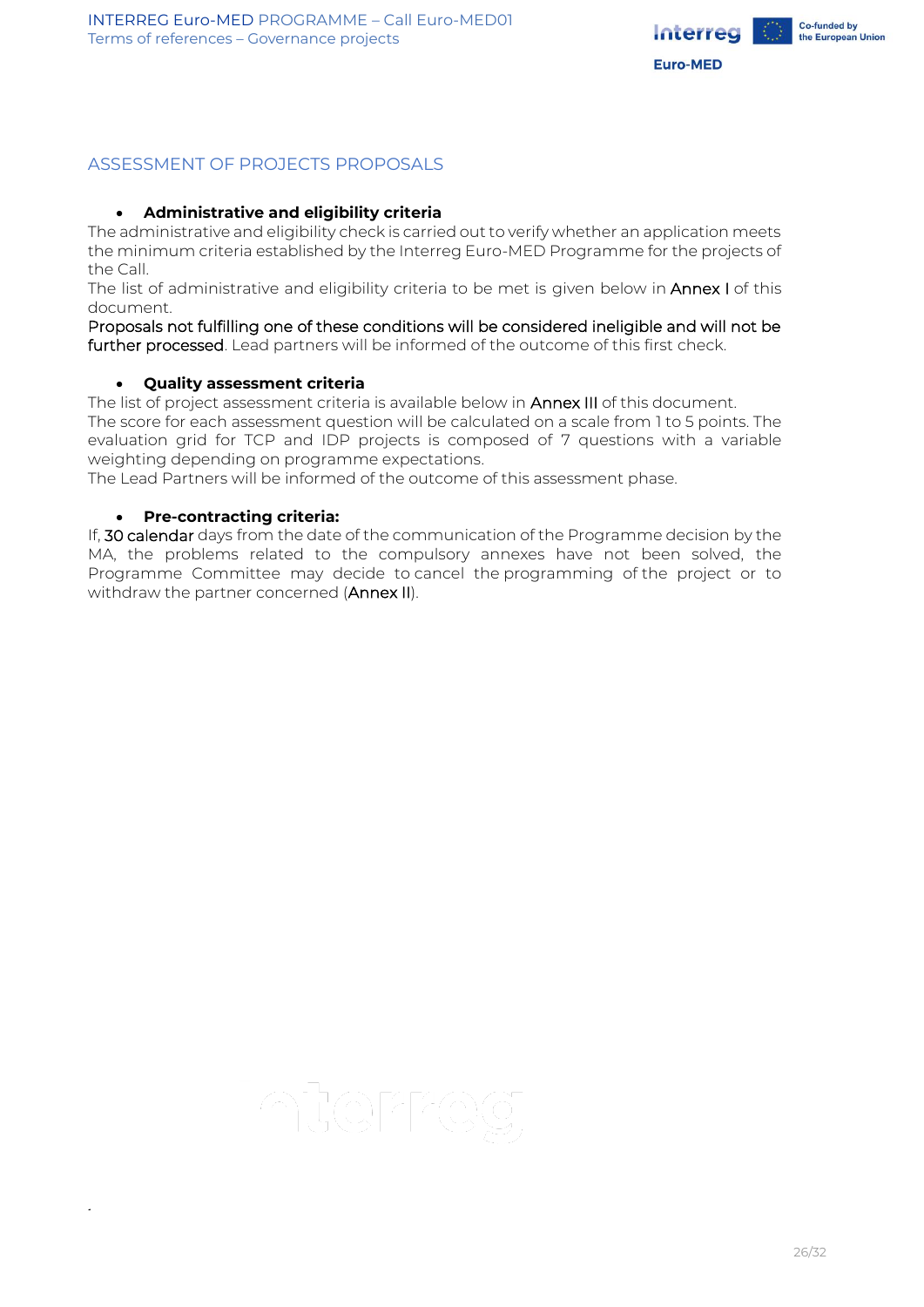

## <span id="page-26-0"></span>**ANNEX I: List of administrative and eligibility criteria**

| $N^{\circ}$    | <b>Criteria</b>                                                                                                                                                                   |
|----------------|-----------------------------------------------------------------------------------------------------------------------------------------------------------------------------------|
| A              | <b>Administrative check</b>                                                                                                                                                       |
| A <sub>1</sub> | The application form was submitted via the online monitoring tool of the Interreg Euro -<br>MED Programme, JEMs, respecting the deadline defined in the Terms of Reference        |
| в              | <b>Eligibility Check</b>                                                                                                                                                          |
| B.1            | The project meets the minimum criteria relating to the composition of the partnership: 6<br>partners representing 6 different countries of the Interreg Euro - MED Programme area |
| B.2            | At least 1 (one) structure of the partnership is based in the EU area of the Interreg Euro-<br>MED Programme and one (1) in the IPA area                                          |
| B.3            | The Lead Partner is a public body or a body governed by public law (according to the<br>definition of Directive 2014/24/EU)                                                       |

## <span id="page-26-1"></span>**ANNEX II: List of pre-contracting criteria**

| $N^{\circ}$  | <b>Criteria</b>                                                                                                                                                                                                                                                                                                                                                                                               |
|--------------|---------------------------------------------------------------------------------------------------------------------------------------------------------------------------------------------------------------------------------------------------------------------------------------------------------------------------------------------------------------------------------------------------------------|
| $\mathbf{C}$ | <b>Pre-contracting check</b>                                                                                                                                                                                                                                                                                                                                                                                  |
| C.1          | The Application Form has been consolidated considering minor technical issues<br>and/or to integrate the adjustments deriving from the assessment phase or from the<br>Programme Committee recommendations / conditions.                                                                                                                                                                                      |
| C.2          | Compulsory annexes of each partner and associated partners are duly signed and<br>available in the Euro-MED on-line monitoring tool JEMs (including, if relevant, De<br>Minimis Declaration and Ad hoc Declaration for International Organisations under<br>international law). When applicable, project partners have used the template provided<br>by the Programme without modifying their content/format. |
| C.3          | In case of partner outside the Interreg Euro-Med cooperation area, an Agreement on<br>management and control between the Managing Authority and the concerned<br>European country or region has been established or the procedure is already ongoing.                                                                                                                                                         |
| C.4          | The administrative information has been consolidated in the Application Form (partner<br>identity, address, contact details, legal and financial information, bank account)                                                                                                                                                                                                                                   |
| C.5          | The budget has been consolidated in the Application Form and, if relevant, compulsory<br>ad-hoc documents have been updated consequently and provided to the JS (correct<br>use of flat rate, correct origin of co-financing source, ad hoc document for travel and<br>accommodation costs declared as real cost, forecast per semester, distribution of<br>preparation costs, state aid self-assessment).    |

## <span id="page-26-2"></span>**ANNEXE III: List of qualitative assessment criteria**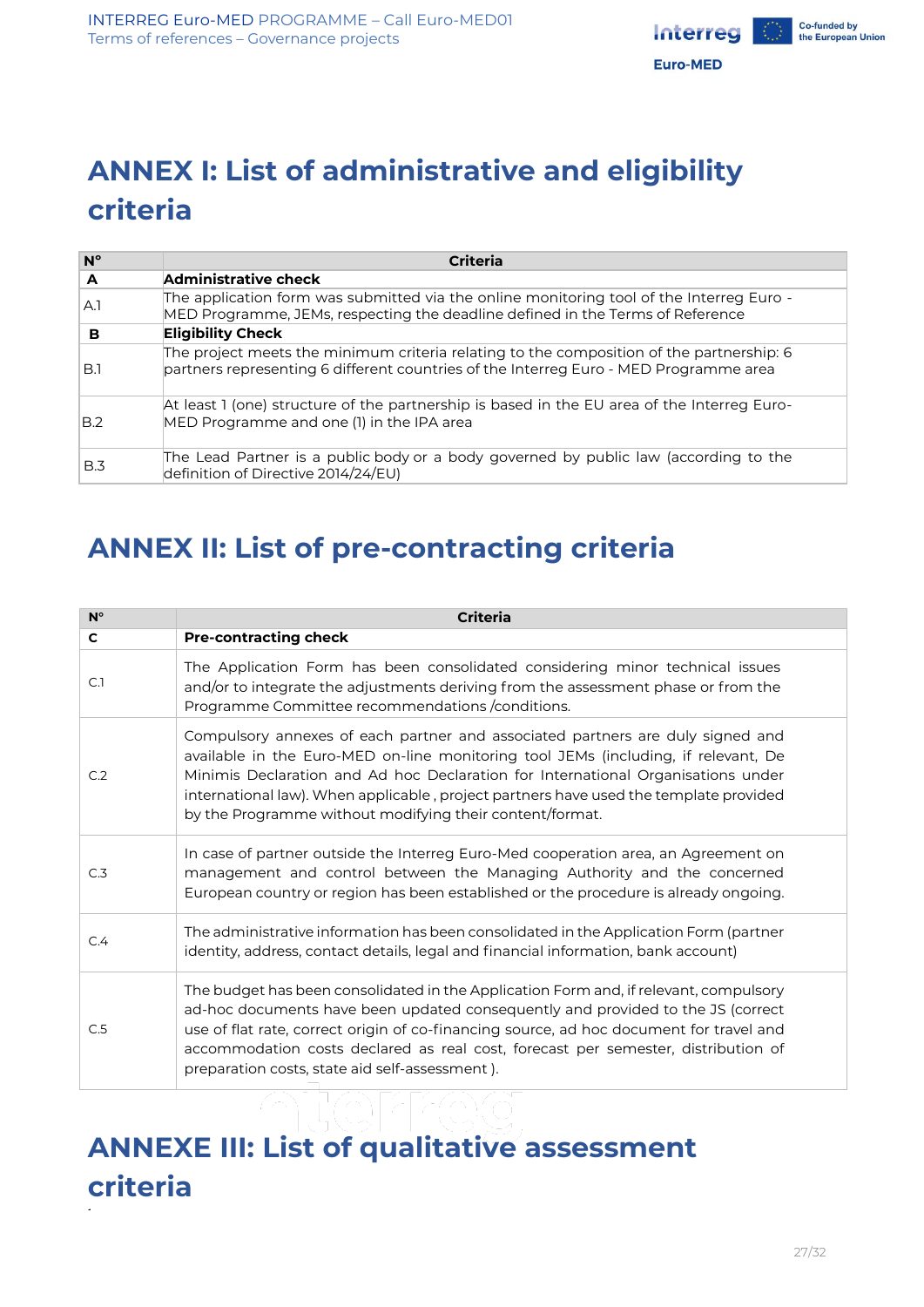

One single overall score (including a single general comment) totalling scores from each main assessment questions will be allocated, based on a single score per criteria, assessed through several sub-questions (first column), corresponding to the relevant sections of the Application Form (mentioned in the right column).

The quality assessment will consist of a **single** phase.

The score per assessment question will be calculated on a scale of 5 points, with three sections having been given a weight of x2 considering their importance in this call (1. Relevance with Euro-MED context, 3. Project intervention logic, 4. Partnership relevance).

The final maximum score reachable by a proposal is of 50 points equivalent to a percentage of 100%.

As indicated in the table below, in the first column you can find the main assessment questions. Each main question is supported by specific sub-questions (guiding principles for the assessment).

Each main question score consists of a single score, taking into account all of the elements mentioned as sub-questions.

#### Assessment:

The threshold for projects to be recommended for approval to the Programme Committee by the Joint Secretariat is of 30 out of 50.

Projects will be selected, taking into consideration their score (in descending order), positions of each national delegation and budget availability for the call.

**Following the assessment of all proposals, these are ranked according to their final overall score, per mission.** A final decision on project approval or rejection is taken by the Programme Committee. Based on their overall score and final ranking, the proposal with the best score per mission will be approved. If the best proposals get the same score, applicants will be invited for an interview and pitch their proposal.

#### **Project identification**

| Project acronym                                          | Pre-filled from AF                           |  |
|----------------------------------------------------------|----------------------------------------------|--|
| Project title                                            | Pre-filled from AF                           |  |
| Project number                                           | Pre-filled from monitoring tool Synergie CTE |  |
| Name of the<br>lead<br>partner<br>organisation (English) | Pre-filled from AF                           |  |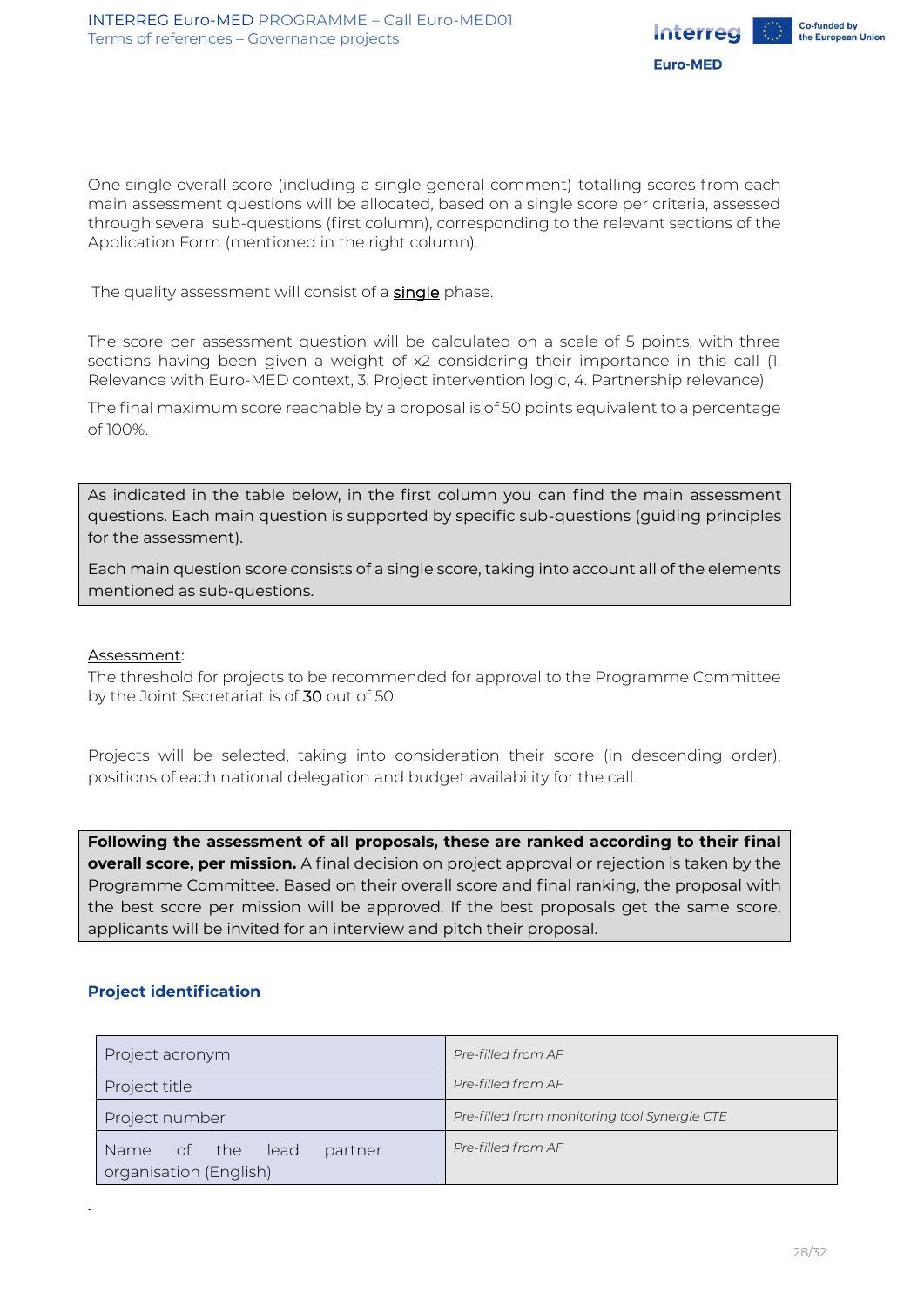

#### **Euro-MED**

### **1. Strategic assessment criteria**

| <b>Assessment questions</b><br>(Main questions)                                                 | Guiding principles for the assessment $\Box$ To what extent does the project<br>(Sub questions)                                                                                                                                                                                                                                                                                                                                                                                                                                                                                          | <b>SCORE</b> | <b>Comment</b> | Sections in<br><b>AF</b> |  |
|-------------------------------------------------------------------------------------------------|------------------------------------------------------------------------------------------------------------------------------------------------------------------------------------------------------------------------------------------------------------------------------------------------------------------------------------------------------------------------------------------------------------------------------------------------------------------------------------------------------------------------------------------------------------------------------------------|--------------|----------------|--------------------------|--|
| 1. Project Relevance (with<br>Euro-MED context and<br>with call expectations                    | · The project addresses common territorial challenges of the Programme or joint asset of the<br>Programme area - there is a real need for the project (well justified, reasonable, well<br>explained)                                                                                                                                                                                                                                                                                                                                                                                    |              |                | C.2.1<br>C.2.2           |  |
| How well is a need for<br>the project justified?                                                | · The project clearly contributes to a wider strategy on one or more policy levels (EU / national<br>/ regional)<br>• The project actions will support the wider use and transfer of available knowledge and<br>demonstrates new solutions that go beyond existing practices in the sector/programme<br>area/participating countries or adapts and implements already developed solutions.                                                                                                                                                                                               |              |                | C.2.5<br>C.2.2<br>C.2.6  |  |
|                                                                                                 |                                                                                                                                                                                                                                                                                                                                                                                                                                                                                                                                                                                          |              |                |                          |  |
| 2. Cooperation character<br>What added value does<br>the<br>transnational<br>cooperation bring? | •The importance of the transnational approach for the topic addressed is clearly<br>demonstrated<br>· The results cannot (or only to some extent) be achieved without transnational cooperation.<br>· There is a clear benefit from cooperating for the target groups / Programme area.<br>• Cooperation criteria are fulfilled (Please take note that the evaluator will pay special<br>attention to the fulfilment of at least 3 of the following cooperation criteria: joint<br>development (mandatory), joint implementation (mandatory), and joint staffing or joint<br>financing). |              |                | C.2.3<br>C.2.4<br>C.7.5  |  |
|                                                                                                 |                                                                                                                                                                                                                                                                                                                                                                                                                                                                                                                                                                                          |              |                |                          |  |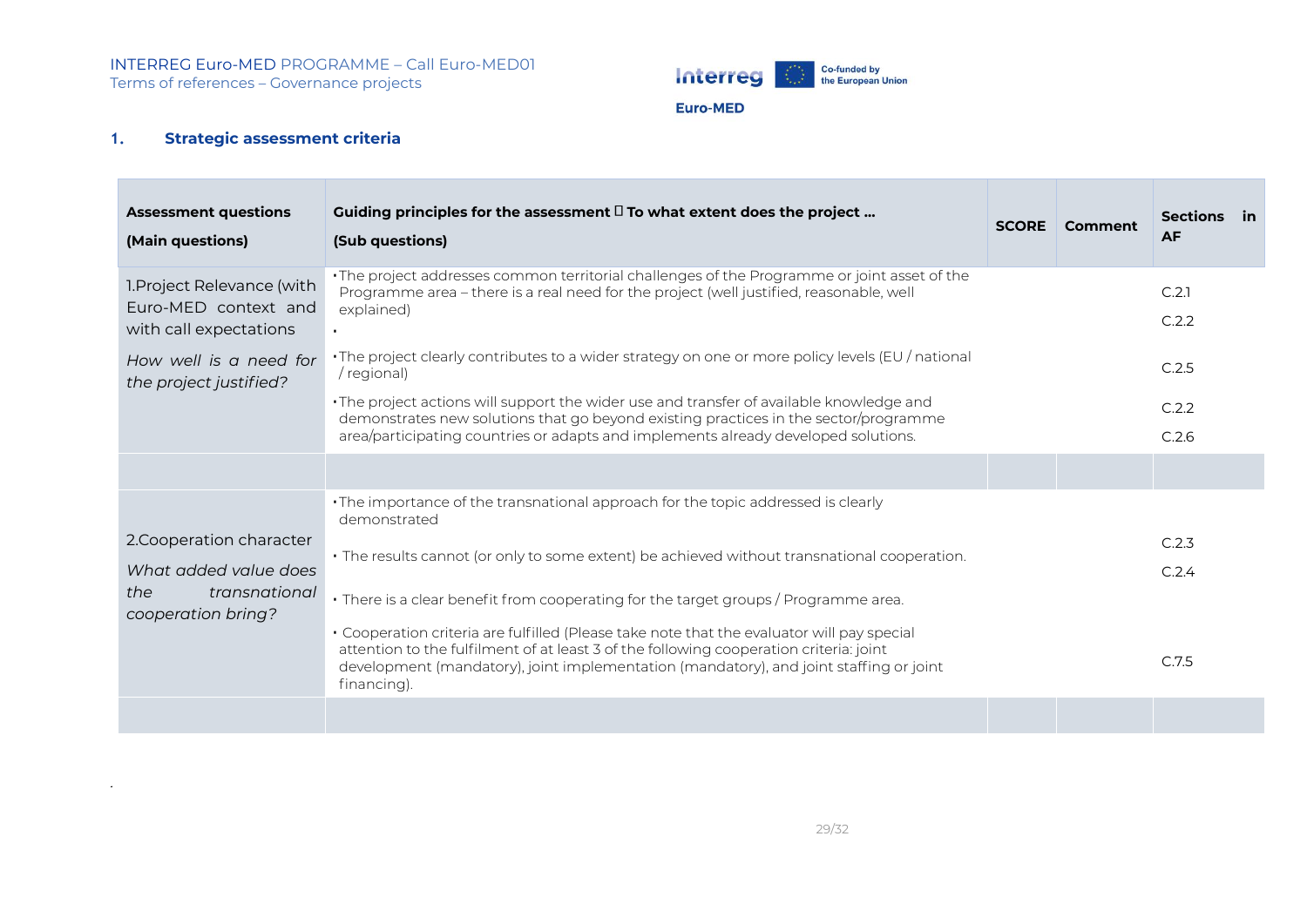#### INTERREG Euro-MED PROGRAMME – Call Euro-MED01 Terms of references – Governance projects

30



#### Euro-MED

| <b>Assessment questions</b><br>(Main questions)                                                                       | Guiding principles for the assessment $\Box$ To what extent does the project<br>(Sub questions)                                                                                                                                                                                                                                                          | <b>SCORE</b> Comment | Sections in<br><b>AF</b> |
|-----------------------------------------------------------------------------------------------------------------------|----------------------------------------------------------------------------------------------------------------------------------------------------------------------------------------------------------------------------------------------------------------------------------------------------------------------------------------------------------|----------------------|--------------------------|
| Intervention<br>3. Project<br>Logic                                                                                   | · The project overall and specific objectives (including communication objectives) clearly<br>contribute to the achievement of the Programme priority specific objective and is linked to<br>the Results Amplification Strategy.                                                                                                                         |                      | C.1<br>C.4               |
| To what extent is the<br>project<br>intervention<br>logic relevant?                                                   | · The project outputs contribute to the Programme indicators - and are in line with the<br>specific objectives and the requirements of the Priority.                                                                                                                                                                                                     |                      | C.4<br>C.5<br>C.6        |
|                                                                                                                       | · Project outputs are durable (the proposal is expected to provide a significant and durable<br>contribution to solving the challenges targeted) if not it's justified<br>· Project main outputs are applicable and replicable by other organisations/regions/countries<br>outside of the current partnership (transferability) - if not it is justified |                      | C.8.1, C.8.2<br>C.8.3    |
|                                                                                                                       |                                                                                                                                                                                                                                                                                                                                                          |                      |                          |
| 4. Partnership relevance<br>To what extent is the<br>partnership<br>composition relevant for<br>the proposed project? | · The project involves the relevant actors needed to address the challenge/joint asset for<br>territorial development and the objectives specified, through and for a better governance<br>approach in the Euro-MED area                                                                                                                                 |                      | C.3                      |
|                                                                                                                       | • The project partnership:<br>- is balanced with respect to the levels, sectors, territory<br>- consists of partners that complement each other<br>- each partner plays a defined role                                                                                                                                                                   |                      | <b>B.I.6</b>             |
|                                                                                                                       | · Partner organisations have proven experience and competence in the thematic field<br>concerned, as well as the necessary capacity to implement the project (financial, human<br>resources, etc.) – in particular, the Lead Partner demonstrates capacity/competence in<br>coordinating the project action and the partnership.                         |                      | <b>B.I.6</b>             |
|                                                                                                                       |                                                                                                                                                                                                                                                                                                                                                          |                      | C.7.1                    |
|                                                                                                                       |                                                                                                                                                                                                                                                                                                                                                          |                      | C.7.2                    |
|                                                                                                                       | · Associated partners have a defined role and bring added value.                                                                                                                                                                                                                                                                                         |                      | <b>B.1.8</b>             |
|                                                                                                                       |                                                                                                                                                                                                                                                                                                                                                          |                      |                          |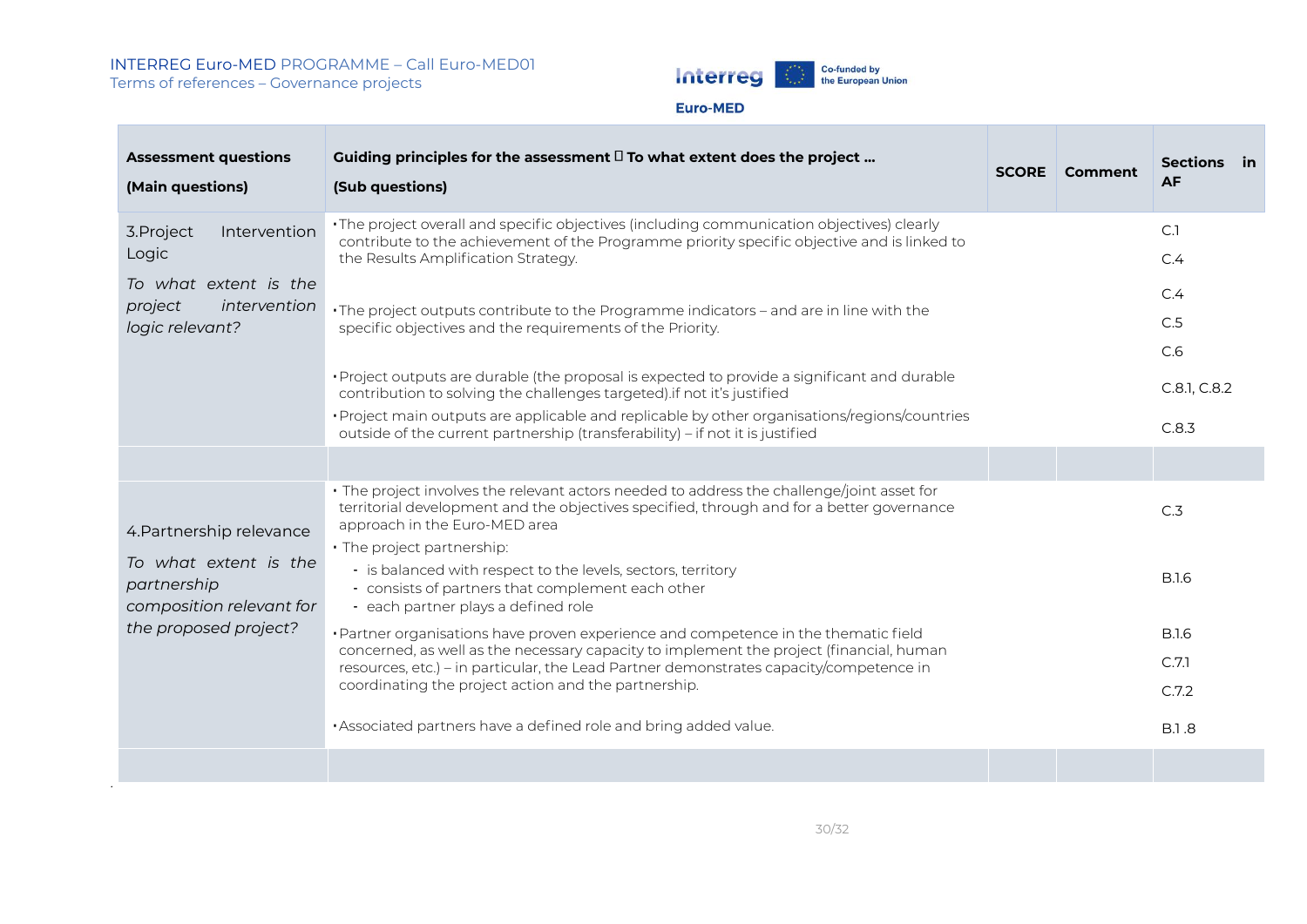#### INTERREG Euro-MED PROGRAMME – Call Euro-MED01 Terms of references – Governance projects



#### **Euro-MED**

| <b>Assessment questions</b><br>(Main questions)                                         | Guiding principles for the assessment $\Box$ To what extent does the project<br>(Sub questions)                                                                                                                                                                                                                                                                                                                                                  | <b>SCORE</b> | Comment | Sections in<br>AF |  |
|-----------------------------------------------------------------------------------------|--------------------------------------------------------------------------------------------------------------------------------------------------------------------------------------------------------------------------------------------------------------------------------------------------------------------------------------------------------------------------------------------------------------------------------------------------|--------------|---------|-------------------|--|
| 5. Horizontal principles<br>What is the<br>project's<br><i>impact</i> on<br>principles? | · Ensure equal opportunities and non-discrimination based on gender, racial or ethnic origin,<br>religion or belief, disability, age or sexual orientation<br>horizontal Ensure equality between men and women, gender mainstreaming and the integration of a<br>gender perspective<br>• Promote sustainable development as set out in Article II TFEU, accounting for UN SDG, the<br>Paris Agreement and the "do no significant harm" principle |              |         | C.7.6             |  |

#### **2. Operational assessment criteria**

| <b>Assessment questions</b>                                                                           | Guiding principles for the assessment $\Box$ To what extent does the project                                                                                                                                                                                                                                                                                                                                                                                                                                                                                                                                                                                                                                                                                                     | <b>SCORE</b> | <b>Commen</b><br>ts | <b>Sections in AF</b>           |
|-------------------------------------------------------------------------------------------------------|----------------------------------------------------------------------------------------------------------------------------------------------------------------------------------------------------------------------------------------------------------------------------------------------------------------------------------------------------------------------------------------------------------------------------------------------------------------------------------------------------------------------------------------------------------------------------------------------------------------------------------------------------------------------------------------------------------------------------------------------------------------------------------|--------------|---------------------|---------------------------------|
| 6. Work plan<br>To what extent is the<br>realistic.<br>plan<br>work<br>consistent<br>and<br>coherent? | • Proposed activities and deliverables are relevant and lead to planned outputs and<br>results<br>• Project outputs and results are realistic (it is possible to achieve them with given<br>resources – i.e. time, partners, budget – and they are realistic based on the<br>quantification provided)<br>. Distribution of tasks among partners is appropriate (e.g. sharing of tasks is clear,<br>logical, in line with partners' role in the project, etc.)<br>· Time plan is realistic, and activities, deliverables and outputs are in a logical time-<br>sequence, including specific provisions for adaptability, necessary for a 7-year project.<br>• Communication activities (and deliverables) are appropriate to reach the relevant<br>target groups and stakeholders |              |                     | C.4<br>C.5<br>C.6<br>C.7.3<br>D |
|                                                                                                       |                                                                                                                                                                                                                                                                                                                                                                                                                                                                                                                                                                                                                                                                                                                                                                                  |              |                     |                                 |
|                                                                                                       | Sufficient and reasonable resources are planned to ensure project implementation                                                                                                                                                                                                                                                                                                                                                                                                                                                                                                                                                                                                                                                                                                 |              |                     | D                               |